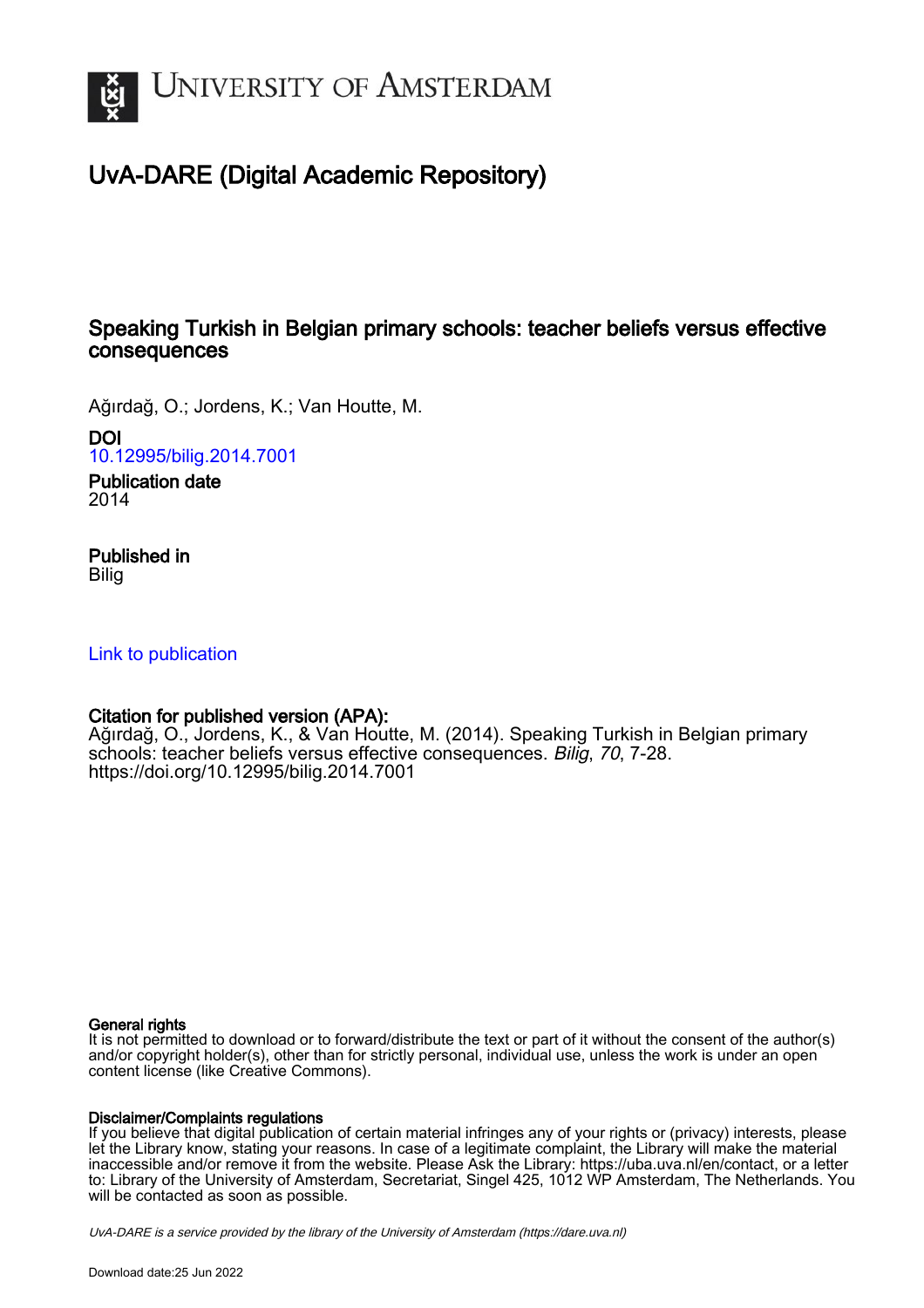

# Speaking Turkish in Belgian Primary Schools: Teacher Beliefs versus Effective Consequences

**Orhan Ağırdağ Kathelijne Jordens Mieke Van Houtte** 

#### **Abstract**

In this mixed-method study, we explore teachers' beliefs concerning the use of the Turkish language by Turkish children in Belgian primary schools, and we compare these findings with the effective consequences of language maintenance. The qualitative analyses revealed that teachers have very negative views about the use of the Turkish language, as they believe that speaking the mother tongue is detrimental to academic achievement. These adverse teacher beliefs are not only shaped by the assimilationist policy context in Belgium, but they are also (re)produced and reinforced by interactions between teachers and the Turkish middle-class. Nevertheless, the quantitative analyses with a data of 435 Turkish pupils in 48 schools have shown that there is no evidence that speaking Turkish, at home or at school, harms pupils' academic achievement. However, the negative school culture about the Turkish language causes feelings of rejection and reduces the sense of school belonging for pupils who speak Turkish more frequently at school.

#### **Keywords**

Language use, language maintenance, academic achievement, sense of school belonging, European Turks, Belgium

<sup>.</sup>  Assist. Prof. Dr., University of Amsterdam, Research Institute of Child Development and Education – Amsterdam / The Netherlands orhan.agirdag@gmail.com

Ph.D. candidate, University of Leuven – Leuven / Belgium kathelijne.jordens@arts.kuleuven.be

Assoc. Prof. Dr., Ghent University – Ghent / Belgium mieke.vanhoutte@ugent.be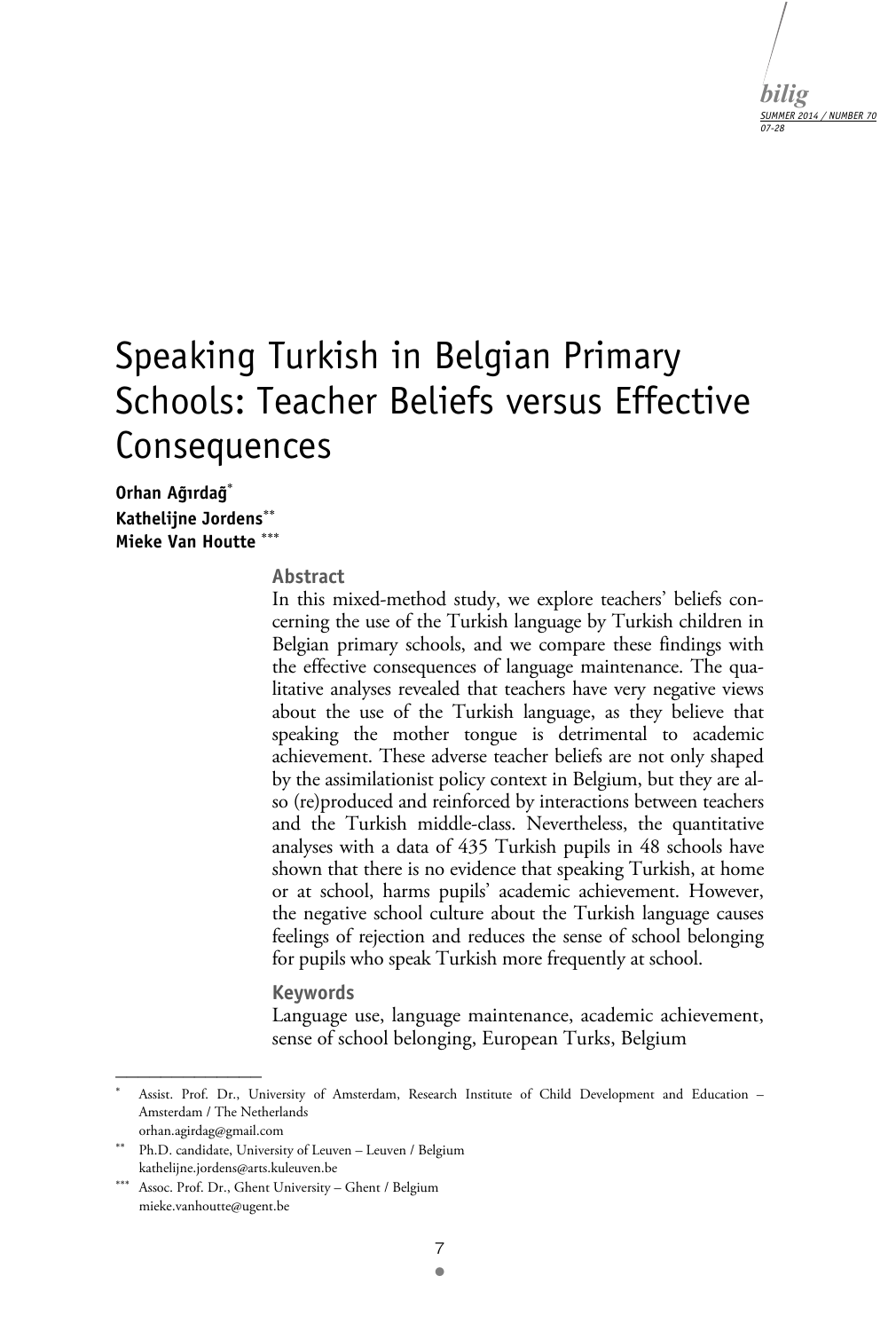

## **1. Introduction**

Education is a crucial institution. Academic achievement is particularly important among immigrants and other minorities as a route to upward mobility and other life chances. It also provides the requisite knowledge, values, and skills for a developed nation's workforce. However, educational systems of many western nations are severely challenged by achievement gaps between the native population and some large immigrant groups, such as the Turkish population in West-Europe (Crul and Schneider 2009). As immigrant groups are often younger than the native population and the immigrant populations are steadily growing, the future of western nations – in terms of both economic growth and social cohesion – largely depends on how well they succeed in providing educational opportunities for their ethnically-diverse people.

From the 1990's onwards, many policymakers in western countries responded to the growing level of immigration and ethnic inequalities by an assimilationist approach, and most visibly by increasing socio-political pressure on linguistic minorities to abandon their mother tongues at school (Macedo 2000, Helot and Young 2002, Agirdag 2009, Yagmur 2009, 2010). These assimilationist policies assume that language maintenance is a hindrance for the social integration of minorities. As will be further outlined in this article, educational policies that favor monolingualism are very common in Belgium, where the Turkish minority is the largest linguistic minority group. Previous studies in Belgium have shown that the Turkish language is hardly welcomed in schools, and that teachers regard speaking Turkish mainly as a hindrance for academic success, and not as an asset (Agirdag 2010, Agirdag, Van Avermaet and Van Houtte 2013). Nevertheless, there are no studies we are aware of that explore *how and why* negative beliefs about the use of the Turkish language emerge and are reproduced within the school context. If advocates of multilingualism aim to transform teachers' negative opinions on pupils' mother tongue, then it is crucial to understand how and why those opinions emerge. Therefore, the first objective of this article is to explore the social interaction processes through which the adverse teacher beliefs about the Turkish language get established.

Secondly, while in Belgium there is a wide-spread assumption that speaking the mother tongue causes academic failure, there are very few empirical examinations of this assumption. Thus, the effective consequences of Turkish students' language use on academic achievement are largely unknown. Hence, the second aim of this study is to address this lacuna by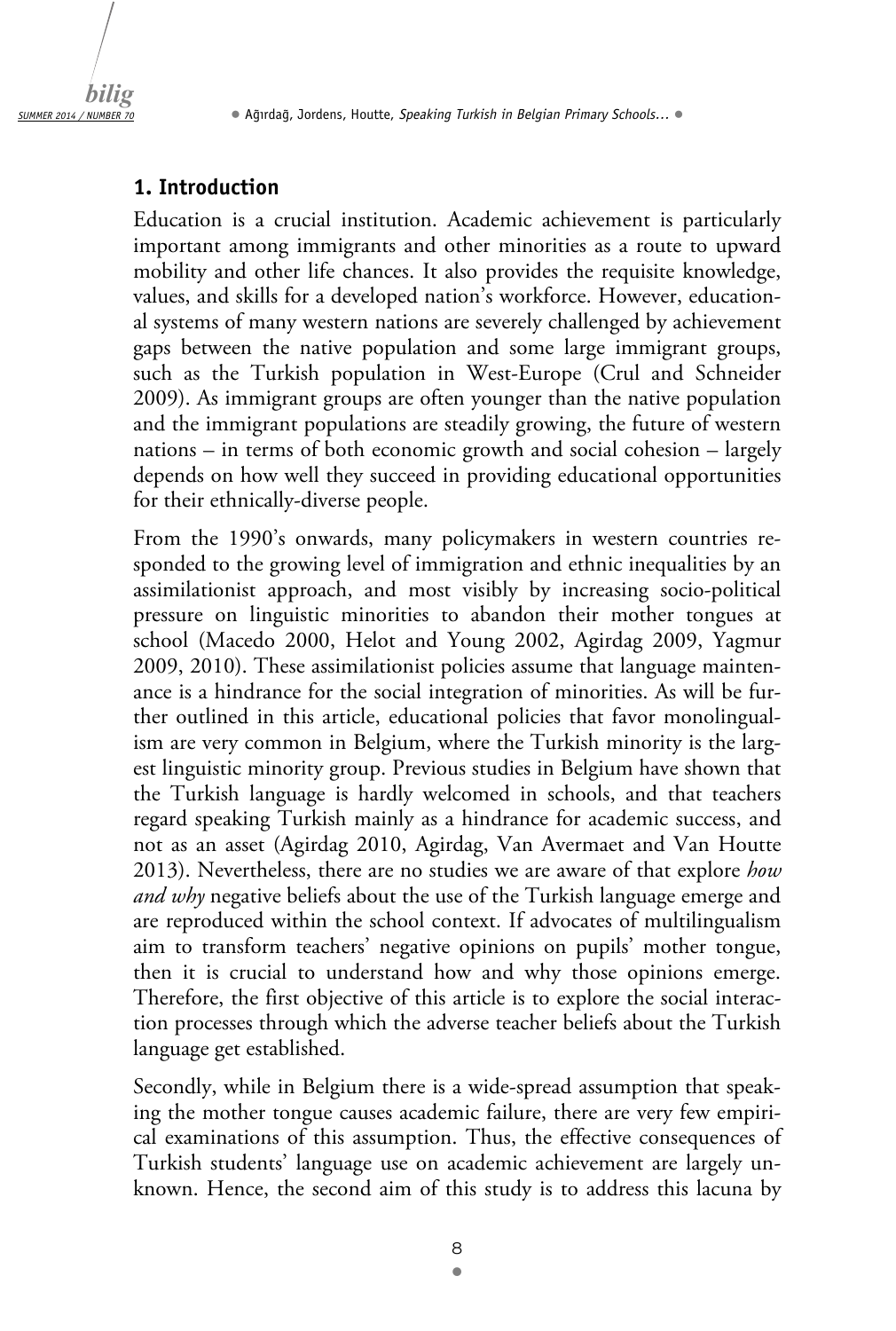

examining the effects of speaking mother tongue (in the home context and in the school context) on the academic achievement of Turkish students.

On the other hand, while the relationship between language use and academic achievement is largely covered within the international literature (e.g. Mouw and Xie 1999, Han 2012), there are no studies we are aware of that examine the relationship between pupils' language use and their sense of school belonging. Students' sense of school belonging is defined as the extent to which students perceive themselves to be welcomed, valued, and respected by the members of the school community (Goodenow 1993). Sense of school belonging is not only very important because pupils have the right to feel well and welcomed at their schools, but it is also important because a higher sense of school belonging comes with improved academic achievement and with reduced anti-school behavior (Johnson, Crosnoe and Elder 2001, Demanet, Agirdag and Van Houtte 2012). However, in harsh assimilationist school contexts pupils' language use might be related to their sense of school belonging. That is, the exclusion of minority children's mother tongue in school contexts might cause feelings of rejection by those children who speak more frequently their mother tongue (see Cummins 2001). As such, the third goal in this study is to investigate whether Turkish children's language use/maintenance is related to their sense of school belonging.

Thus, this article provides insights about the language related experiences of ethnic Turkish children in primary schools in Belgium. First we will start with a sketch of the policy context of Belgium. Then, we provide methodological background of our data. We will start our empirical analysis by exploring evidence from the qualitative data, i.e. in-depth interviews with teachers. Then, we will look at the quantitative data, i.e. survey with pupils, to examine the effects of Turkish pupils' language use on their academic achievement, and on their sense of school belonging. We end with a discussion of our results.

## **2. Turkish Minority in Flanders and The Language Policy Context**

This study was conducted in Flanders, that is, the Dutch-speaking region of Belgium. After World War II, Flanders rapidly developed into a multicultural society comprising immigrants from Southern Europe, Turkey, and North-Africa. Immigration was restricted by the government in 1973, however, the influx of immigrants continued via family reunification and matrimonial migration. Together with Moroccans, the Turkish immigrant group is the largest immigrant group (Agirdag and Van Houtte 2011). Given the language fractionalization within the Moroccan community,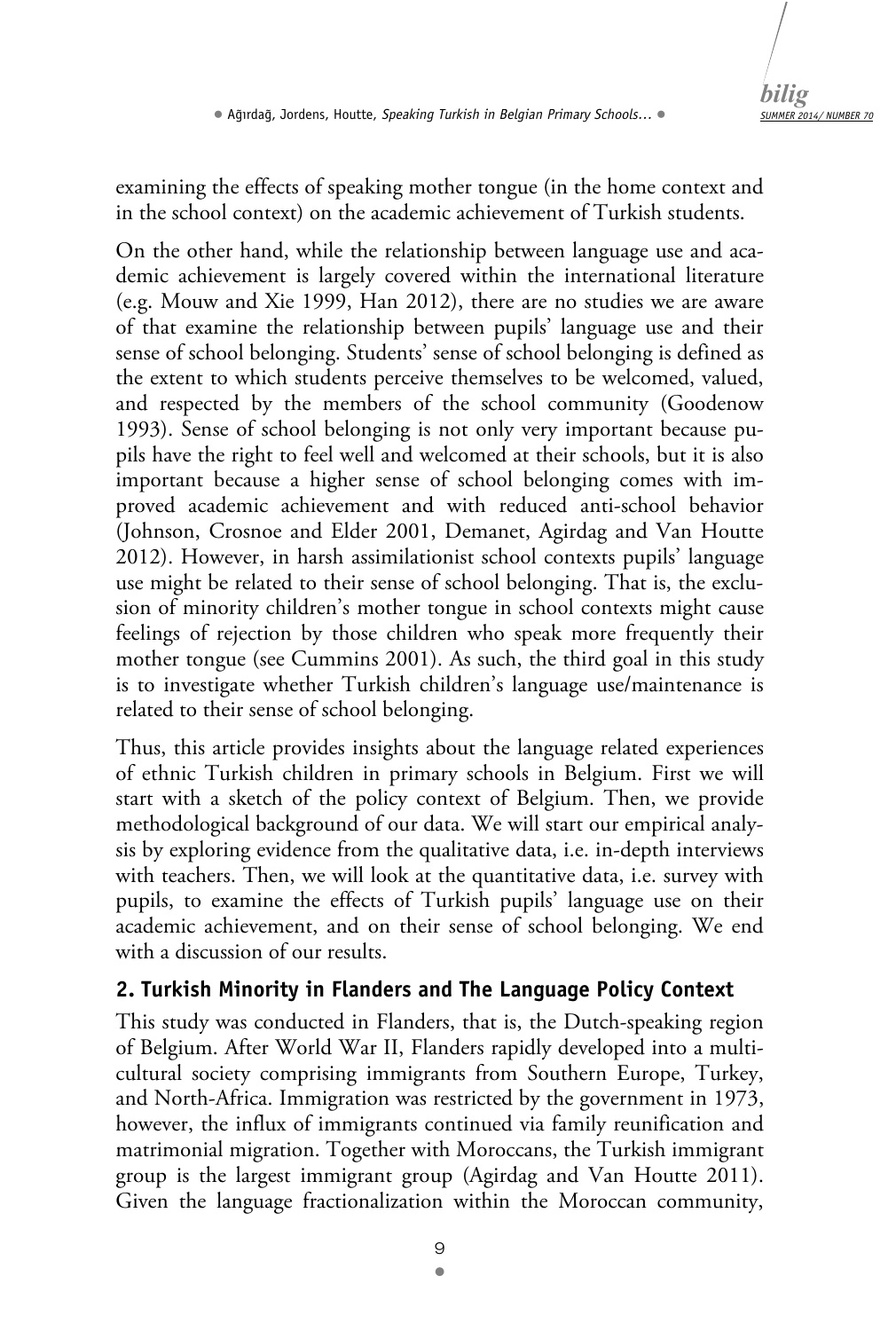the Turkish language is the largest minority language. Turkish immigrants and their (grand)-children in Flanders are largely native speakers of Turkish. Turkish is not only transmitted within family context, but there is also a large access to Turkish media and cultural events in the Turkish language. Turkish newspapers, TV channels, movies and concerts are very common in Flanders, like in many places in West-Europe with large Turkish populations (Yagmur 2010).

In Flanders, Turkish minority students academically lag behind their native-Flemish counterparts at both the primary and secondary levels. This is true even when social class background is taken into account (Agirdag, Hermans and Van Houtte 2011). In fact, it has been reported that the degree of educational inequality in Flanders is among the highest in developed nations (OECD 2006). In other words, the academic achievement gap between Turkish immigrants and natives is a very serious concern in Flanders. Educational policy makers argue that the harsh inequalities in the Flemish education are mainly caused by the linguistic deficiencies of the immigrants. For instance, the former Flemish minister of education Frank Vandenbroucke stated that his administration has three policy priorities for creating equal opportunities in education: "language, language and language". The current Flemish minister of education, Pascal Smet, claimed that linguistic deficiencies are the main, if not the only, cause of underachievement of immigrant students (see also Agirdag 2010, Agirdag et al. 2013). While a great part of Turks in Flanders are also proficient speakers of Dutch, they are rarely referred to as 'bilingual', but rather as 'linguistically different' (In Dutch: 'anderstaligen'). This already reflects the pejorative perspective on multilingualism (see also Blommaert, Creve and Willaert 2006). The mother tongue education programs in Flanders, which were financed by the Turkish government, are mostly canceled during the 1990's. Even though Belgium has two major languages (i.e. Dutch in Flanders, and French in Wallonia), bilingual instruction does rarely occur since Belgian law only permits education in one official language. While in 1998 the French speaking region (Wallonia) enabled schools to organize bilingual education, in the Dutch speaking region (Flanders) bilingual instruction is still virtually nonexistent. In fact bilingual education in Flanders is only allowed as a scientific experiment and only few projects on this subject have been conducted (Bollen and Baten 2010). The overwhelming social and political pressure for Dutch monolingualism and the aversion to bilingual education in Flanders are related to historically deep-rooted fears against the dominance of French, and the strong presence of the right-wing Flemish-nationalist politics. For in-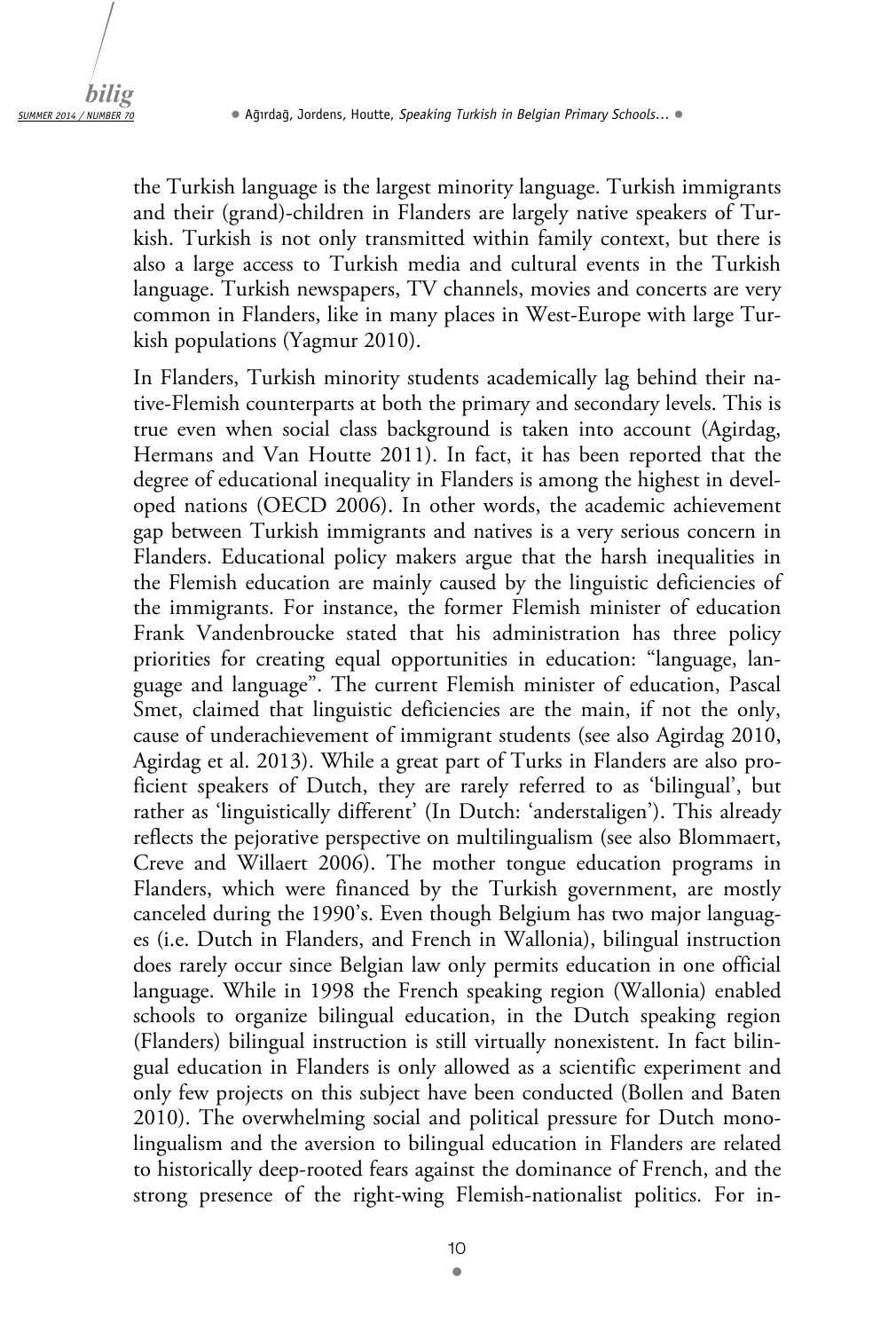

stance, the conservative Flemish nationalist party (N-VA) is presently the largest party in Flanders, and, their rising nationalism has considerably affected mainstream policies, which do not include linguistic pluralism. Along these lines, recent policies have excluded non-Dutch speakers from social housing and other social welfare programs (see Maly 2012).

## **3. Methods**

## **3.1. Sample and Design**

We use qualitative and quantitative data gathered as part of the Segregation in Primary Education in Flanders project. Quantitative data were collected during the academic year 2008-2009 from 2845 pupils in a sample of 68 primary schools in Flanders, of which 435 children in 48 schools were from Turkish origin (grandmothers born in Turkey or speakers of Turkish language). Multistage sampling was conducted. In the first instance, to encompass the entire range of ethnic composition, we selected three cities in Flanders that had relatively ethnically diverse populations. Second, using data gathered from the Flemish Educational Department, we chose 116 primary schools within these selected cities and asked them to participate; 54% of them agreed to. Because the nonresponse rate was not related to the ethnic composition of schools, the schools in the data set represent the entire range of ethnic composition, from those with almost no Turkish pupils to some composed of 87% Turkish children (see Table 1). In all schools that agreed to participate, our research team surveyed all the fifth-grade pupils present during our visit. If there were fewer than 30 fifth-grade pupils present, we surveyed all the sixth-grade pupils as well. Given a time limitation, we could not test all curriculum subjects, so we focused on math achievement because a large proportion of the respondents were not native speakers of Dutch, and math tests are less linguistically biased than subjects such as reading (Abedi, Hofstetter and Lord 2004).

The qualitative data were collected during the academic year 2009–2010 from five schools selected from the 68 schools just described. These five schools were intentionally selected as representative of the entire range of ethnic compositions. To reflect their ethnic composition, we use the pseudonyms *White Circle*, *White Triangle, Black Triangle, Black Square* and *Black Circle* to refer to these. The majority of students in the *Black Square* (65%) and *Black Circle* (87%) are Turkish pupils. In *Black Triangle* almost one third of students were Turkish (32%). In *White Triangle* (2%) and White Circle (5%) there were only few Turkish students.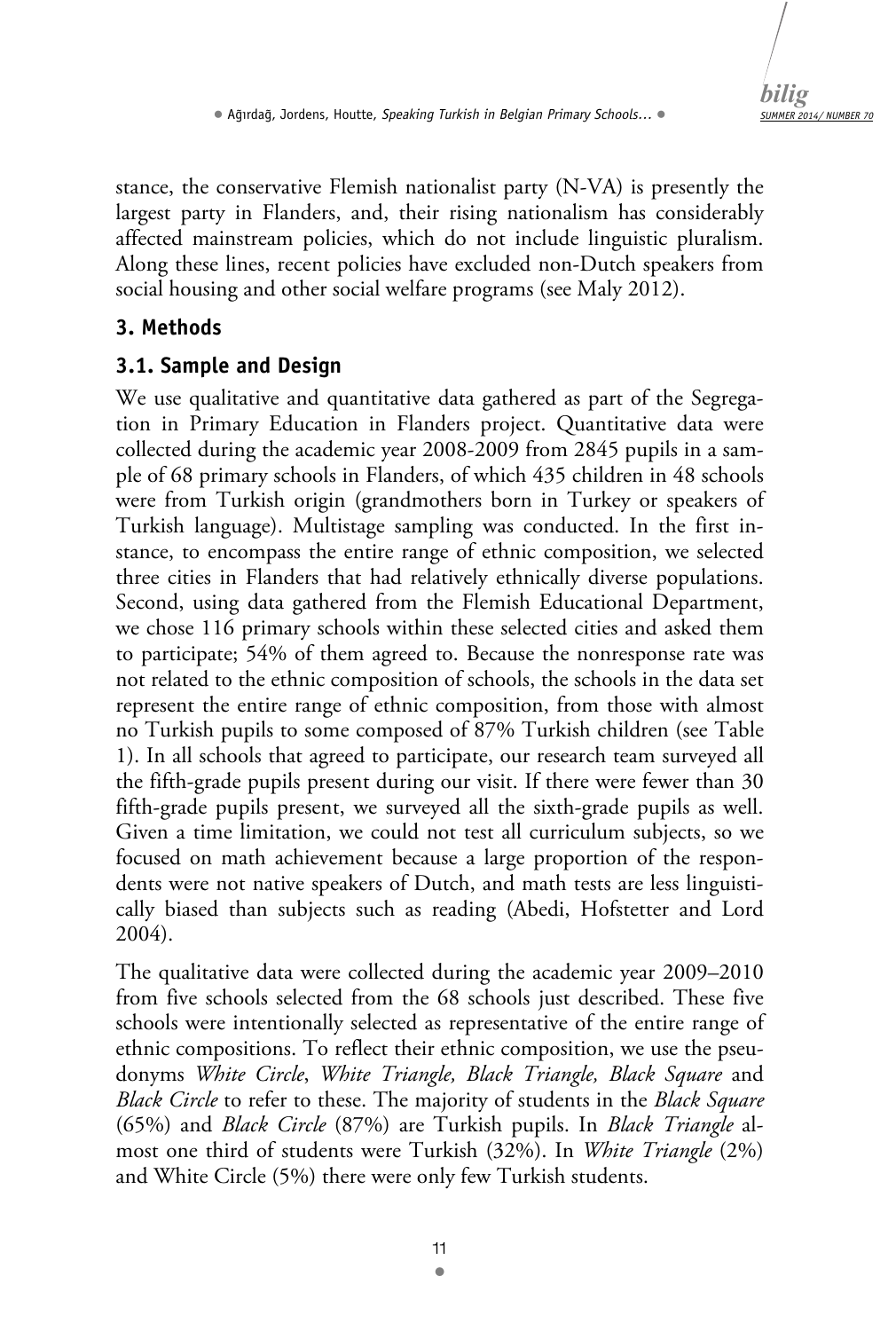In all five schools, the first author conducted in-depth interviews with the school principals, in addition to 4 or 5 teachers; a total of 26 respondents were interviewed. The interviews took place in the school. To ensure anonymity, we use pseudonyms for our respondents. All the teachers were native Belgians except one teacher who was immigrant Moroccan (Nadia). The age range of the teachers was 26-58, with a median age of 41. During the interviews, teachers were asked to reflect on themselves, their profession as teachers, their schools in general, colleagues, pupils, parents, the school composition, the differences between schools, and issues of multicultural education.

In this study, we used a mixed-method approach. The qualitative analysis is based on semi-structured, in-depth interviews in which "the interviewer asks certain, major questions the same way each time, but is free to alter the sequence and to probe for more information" (Fielding 1993:136). The in-depth approach was necessary to create an informal atmosphere that would allow the respondents to speak at length with the interviewer and generate mutual trust, a process that increases the reliability of the data. The interviews were conducted in Dutch. Because of the translation into English, some nuances and typical Dutch expressions may be lost in this report. All interviews were audiotaped and transcribed. These transcriptions were analyzed with detailed reading and successive open and focused coding (Esterberg 2002). For this coding process, we used qualitative data software NVivo 9. The first author of this article was responsible for the primary coding process and the selection of the quotes to be presented in the analysis. To ensure reliability and validity, the second and the third author of this article independently reread the coding and the selected quotes. They provided feedback to the first author in case of disagreement regarding coding and interpretation of the quotes.

The quantitative data consisted of a clustered sample of pupils nested within the schools. Multilevel modeling was therefore most appropriate (SPSS 21, MIXED-procedure). But first, we calculated bivariate Pearsons correlations to assess the associations between language use, academic achievement and sense of school belonging. Secondly, to account for spurious relationships, we examine the effects of language use in a multilevelregression model on academic achievement and on sense of school. In the multilevel models, we take account of various variables that might equally have an influence on academic achievement and sense of school belonging. At student-level we control for grade, gender, generation, and parental socioeconomic status. At the school-level, we control for the percentage of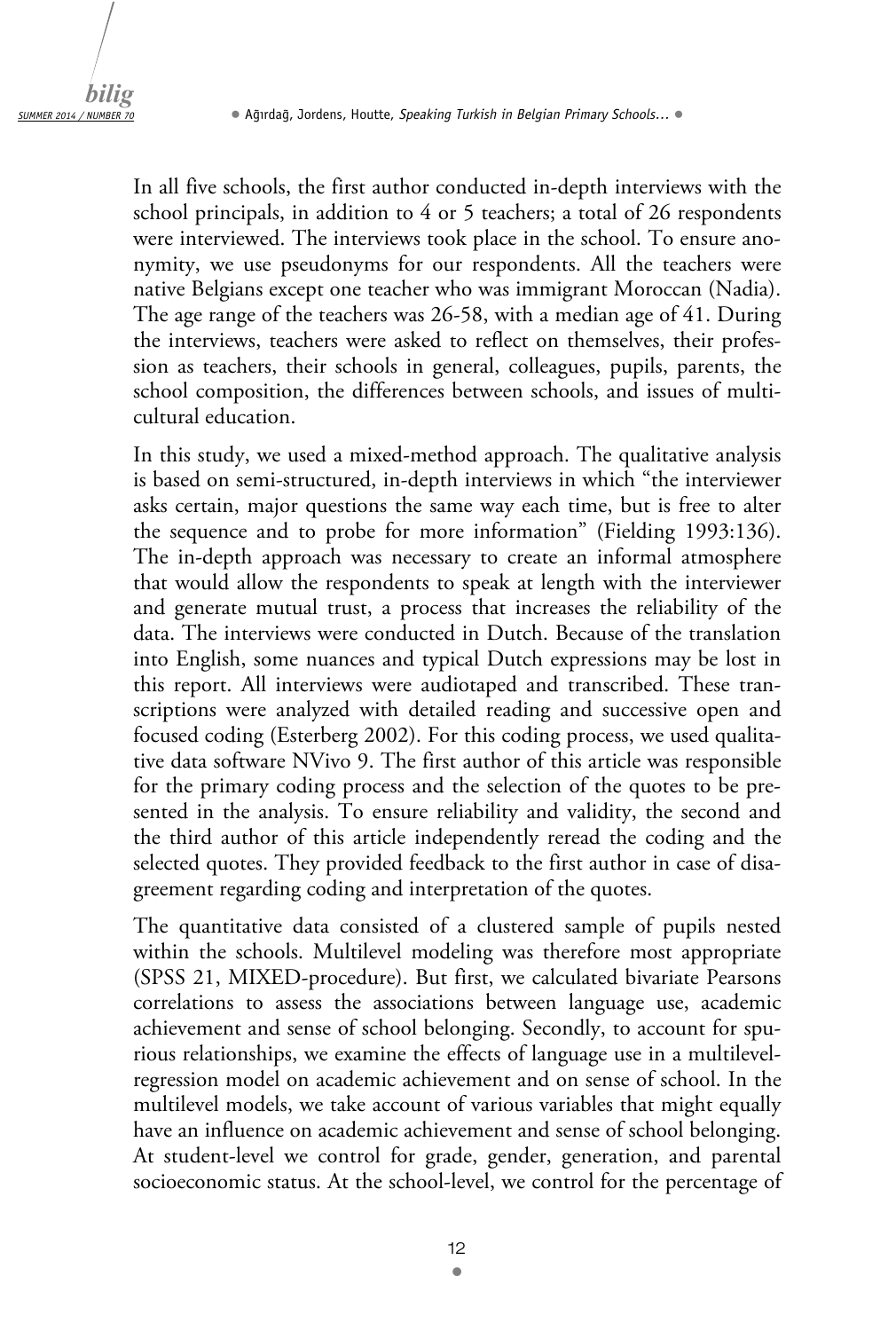*SUMMER 2014/ NUMBER 70 bilig* 

Turkish students at school and the mean parental socioeconomic status (see Variables section). Missing values were handled with multiple imputation; five imputations were requested.

## **3.2. Variables**

## **3.2.1. Independent variable**

*Language use.* We measure the extent to which pupils' speak Turkish with seven items. Pupils indicated the degree to which they speak Dutch or another language (1) at home with father; (2) at home with mother; (3) at home with siblings; (4) in the classroom with friends; (5) at the playground with friends; (6) outside the school with friends. Each item has five possible responses ranging from 'always Dutch' (score 1) to 'always another language' (*i.e.* Turkish) (score 5). Based on a factor analysis with Varimax rotation, we distinguished between speaking Turkish at home (items 1, 2 and 3 loading higher than 0.72) and speaking Turkish at school (items 4, 5 and 6 loading higher than 0.60). The mean score of items 1, 2 and 3 equals 2.79 and the mean score of items 4, 5 and 6 equals 3.69. (Score 3 denotes 'equally Dutch and another language). However, in the analysis, we use the factor score instead of mean scores. We did so because factor scores take account of different item strengths in contrast with mean scores (DiStefano, Zhu and Mîndrila 2009). As shown in Table 1, these factor scores are mean centered (mean = 0) and standardized (standard deviation = 1), as such, their minimum value is negative.

## **3.2.2. Dependent variables**

*Academic achievement* in our analysis is measured by math achievement, measured using a test developed by Dudal and Deloof (2004), which is based on standardized educational attainment levels for Flemish students in the fifth grade of their primary education. The test consists of 60 items, which cover elementary arithmetic, problem solving, fractions, decimals, and long division. Scores are calculated by using a 2-parameter Rash Model (IRT). See Table 1 for descriptive statistics.

*Sense of school belonging*. Sense of school belonging was measured using a Dutch translation of Goodenow's (1993) 18-item Psychological Sense of School Membership scale. Four sample items are 'The teachers here respect me', 'Sometimes I feel as if I don't belong here' (reverse coded), 'People at this school are friendly to me' and 'It is hard for pupils' like me to be accepted here' (reverse coded). There are five answer categories, ranging from absolutely do not agree (scored 1) to completely agree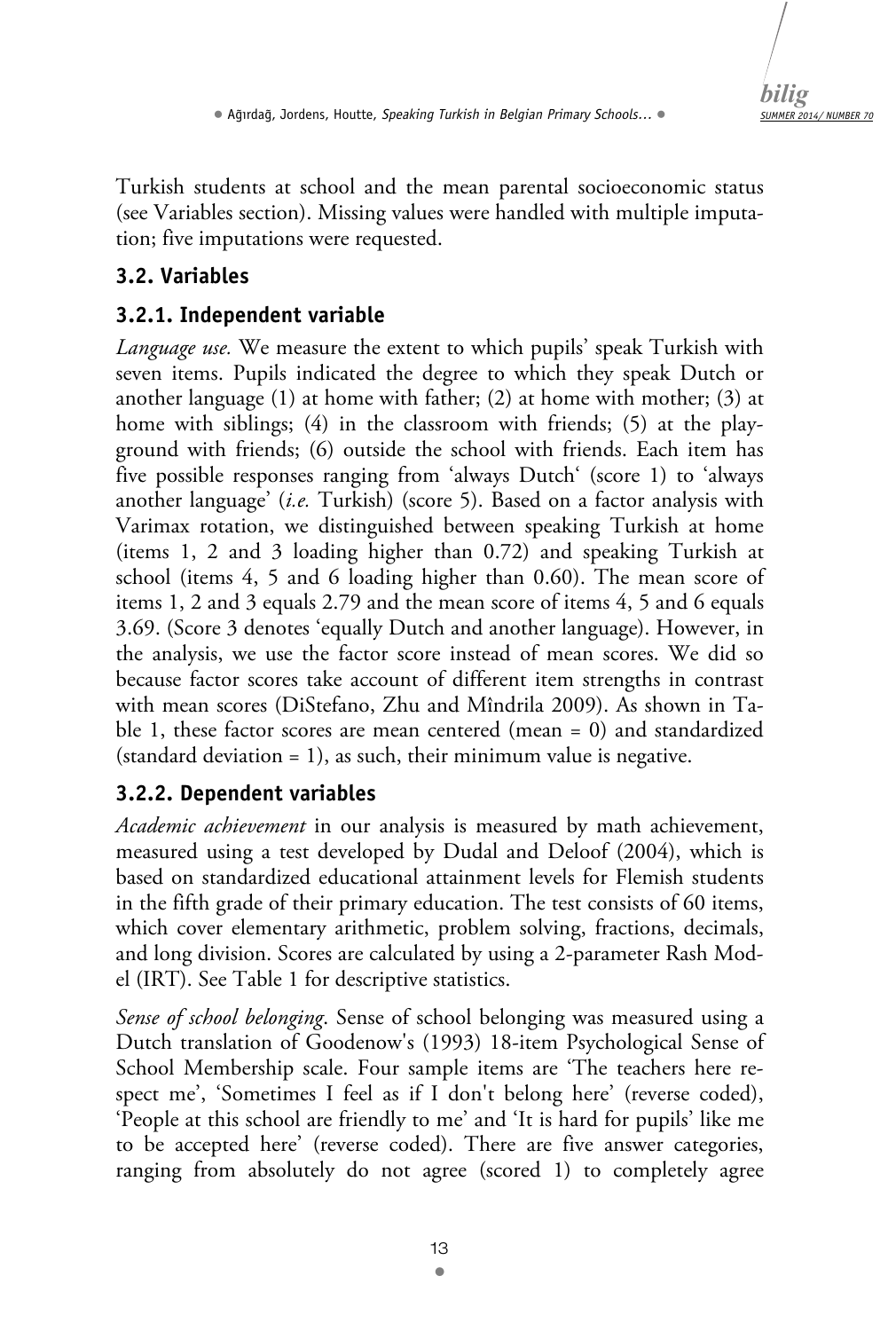

(scored 5). Scores are calculated by taking the scores of the one factor solution in factor analysis. See Table 1 for descriptive statistics.

## **3.2.3. Control variables**

*Grade.* Our research concentrated on fifth- and sixth-grade pupils. Therefore, most of the respondents were aged 11 or 12. Given the high correlation between age and grade (Cramer's  $V = 0.64$ ;  $p < 0.001$ ), we had to choose one of these two variables for the model. Because the sample was unbalanced in terms of grade, we opted for the grade (see Table 1).

*Gender.* The pupils' sample was divided equally with respect to gender, with around 46% female respondents (boy = 0, girl = 1) (see Table 1).

*Generation.* We distinguished between first generation of Turkish children (born in Turkey, 10%), second generation immigrant Turkish children (child born in Belgium, at least one parent born in Belgium, 83%), and third generation immigrant Turkish children (child and both parents born in Belgium, 6%).

*Parental Socioeconomic Status (SES).* We measure family SES of the pupils by assessing the occupational prestige of the father and mother (Erikson, Goldthorpe and Portocarero 1979). Information about the occupation of the parents was supplied by the pupils. The highest prestige occupation of the parents was used as an indicator for the SES of the family (see Table 1).

*School Level: % Turkish.* We control for the percentage of Turkish children at each school. We calculated this percentage by aggregating the individual-level information on ethnic background (see Table 1).

*School Level: Mean SES:* We control for mean SES of school, as aggregated of individual SES values. Descriptive statistics are provided in Table 1.

|                      | N   |         | Minimum Maximum | Mean    | SD   |
|----------------------|-----|---------|-----------------|---------|------|
| Turkish at home      | 395 | $-3,10$ | 2,67            | 0,00    | 1,00 |
| Turkish at school    | 395 | $-1,66$ | 3,44            | 0,00    | 1,00 |
| Academic achievement | 429 | $-2,42$ | 1,89            | $-0,22$ | 0,84 |
| Sense of Belonging   | 406 | $-3,26$ | 2,12            | 0,00    | 1,00 |
| Grade                |     |         |                 |         |      |
| Fifth grade          | 302 | 0       | 1               |         |      |
| Sixth grade          | 133 | 0       | 1               |         |      |

Table 1. *Descriptive Statistics*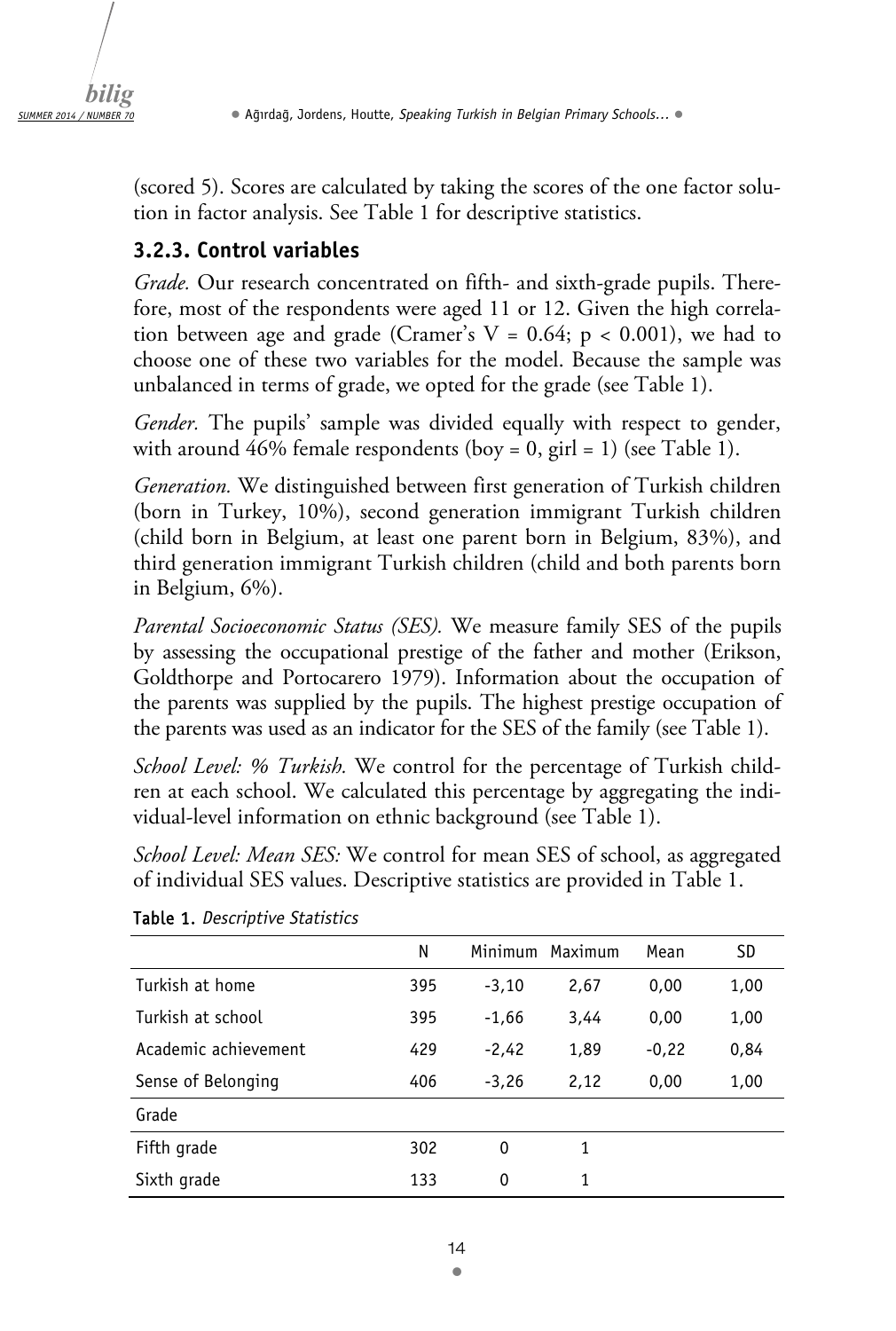*SUMMER 2014/ NUMBER 70 bilig* 

• Ağırdağ, Jordens, Houtte, *Speaking Turkish in Belgian Primary Schools…* •

| Gender                        |     |      |       |       |       |  |
|-------------------------------|-----|------|-------|-------|-------|--|
| Boy                           | 234 | 0    |       |       |       |  |
| Girl                          | 198 | 0    | 1     |       |       |  |
| <b>SES</b>                    | 429 | 0    | 8     | 2,80  | 1,83  |  |
| School-level: % Turks         | 435 | 1.79 | 87,80 | 39,60 | 23,01 |  |
| School-level: SES composition | 435 | 1,65 | 6,71  | 3,38  | 1,05  |  |

### **4. Results**

### **4.1. The Origins of Adverse Teacher Beliefs against Turkish**

The first objective of this study is to explore how and why negative beliefs about of the use of Turkish language emerge in school context. First of all, the results of the in-depth interviews with teachers pointed out that teachers generally perceive Turkish pupils as being different than other minority pupils such as Moroccan, Spanish and Greek pupils. That is, teachers argued that in contrast with other minority students, Turkish students tend to retain their mother tongue and speak more frequently in Turkish at school:

**Katja:** When I started working here, we used to have Italians, Spanish [pupils] and a lot of nationalities. Greeks [as well]. And now, it is mostly Turks and Moroccan and some Belgian [pupils]. And the difference is, back then, more Dutch was spoken, [pupils] among each other, and at the playground. Last year, I had a class and I had to say constantly: "speak Dutch, speak Dutch". *Actually, only Turkish children do speak another language among each other, they speak Turkish. Other nationalities don't do that.* So in the past, Dutch was here the common language. *(Teacher, Black Circle, Female, 45)* 

**Saskia:** Turkish children speak Turkish among each other. But Moroccans, for instance, don't do that because there are a lot of dialects and they are less proficient in it. But Turkish children speak a lot of Turkish among each other. *(Teacher, Black Square, Female, 30)* 

As Turkish children were regarded as the only ones who persistently speak another language than Dutch, teachers mostly referred to the Turkish language when they argued about the alleged unfavorable consequences of mother tongue retention. In the *Black Circle* and in the *Black Square* (i.e. in schools with a majority of Turkish children), teachers perceived the use of the Turkish language as the antecedent of poor proficiency in Dutch,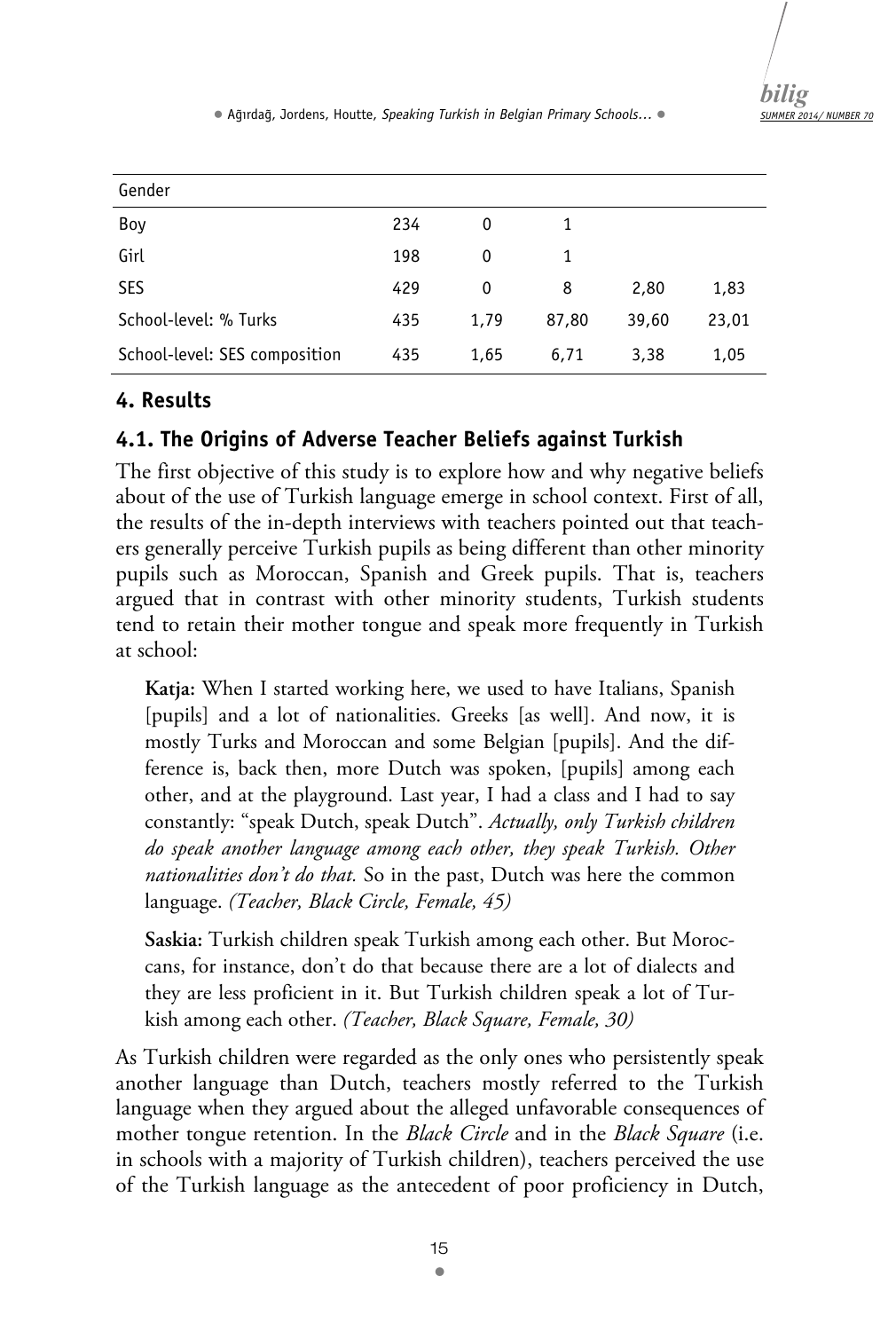and poor academic achievement, and it was regarded as the 'the big problem' with respect to academic achievement:

**Researcher:** What do you think is the decisive factor [regarding academic achievement]?

**Sarah:** Here, *the language is the big problem*, the language plays an important role. That is, they [the pupils] go outside and they immediately start speaking Turkish. In the hall, again Turkish, with their friends, again in Turkish, when they quickly have to tell something, again Turkish. So we are like constantly, all day long: "Speak Dutch with each other, say it in Dutch." *(Teacher, Black Square, Female, 29)* 

**Kelly:** Those children do often speak another language than Dutch, or much less [Dutch] is spoken than within a typical Flemish family. As a consequence, when they come to this school, they are not able to speak Dutch. Also in this neighborhood, [there are] Turkish shops, Turkish bakery, Turkish butchery. So they don't come in contact with Dutch. *So they start with underachievement at the very beginning. (Teacher, Black Circle, Female, 26)* 

These negative beliefs about the use of the mother tongue were also present in schools where there are only few Turkish children. For instance, teachers form the *White Circle* stated that they do not have '*the problem*' of speaking Turkish because Turkish pupils had very few classmates to speak Turkish with. But even under these circumstances, there was still a strict Dutch monolingualism policy and children would get addressed when they spoke another language.

**Lise:** The *problem* doesn't happen [here] that much, we don't have the issue because there are no many children who speak Turkish at school, so it's just a practical thing, there are just few or no classmates to speak with. But, very rarely, for instance when a kid gets angry, then it happens that a kid speaks another language, that [he or she] expresses itself in another language. But normally, when we hear a child speaks another language, we will address it, we will say: "at school you have to speak Dutch". But the *problem* does rarely or not happen here, because there are only few. *(Teacher, White Circle, Female, 47)* 

Negative beliefs about the use of the Turkish language and other ethnic minority languages in Flemish schools are well documented in other studies as well (e.g. Jaspers 2008, Agirdag 2010). Our core question in this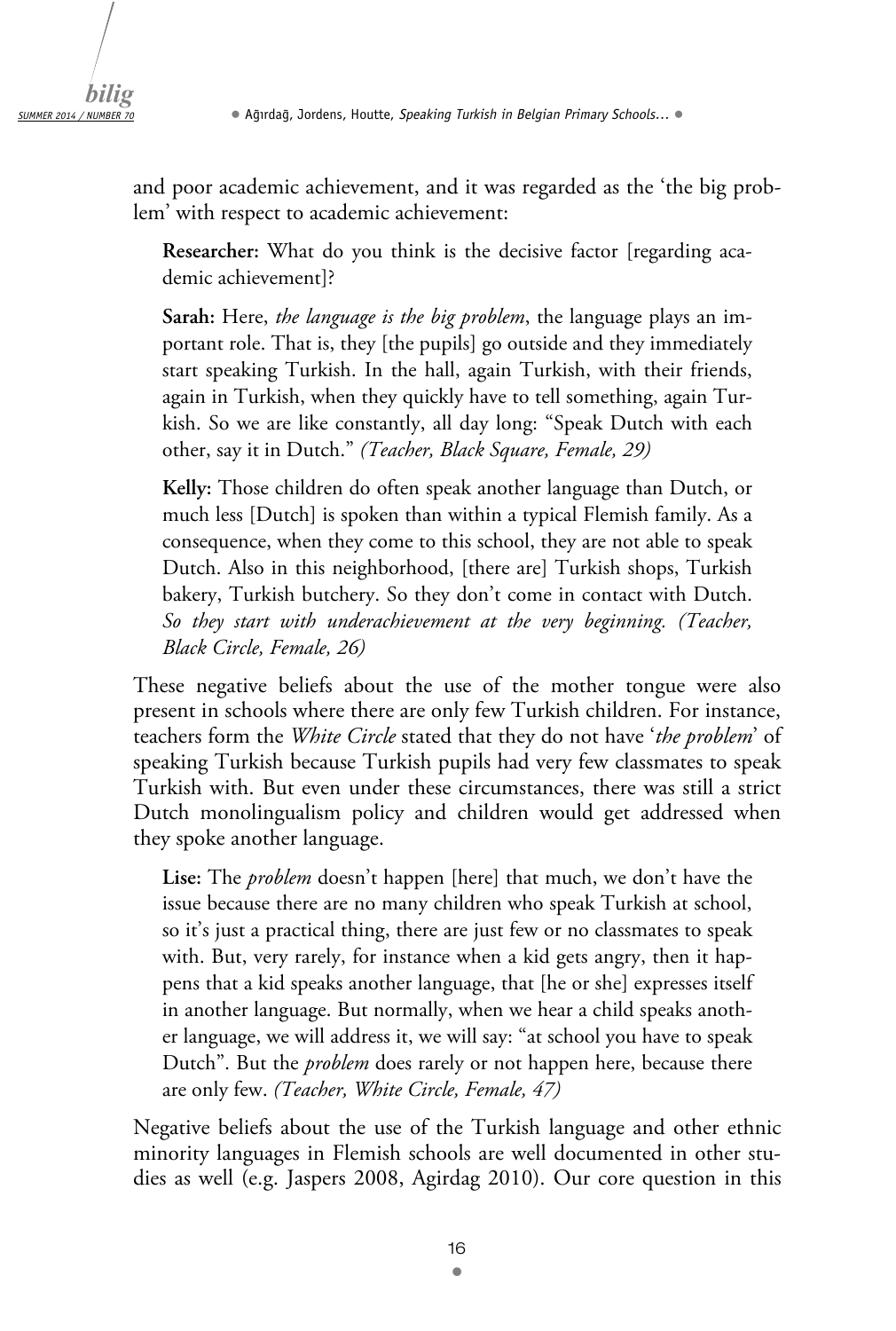study is, however, where these persistent unfavorable teacher opinions come from. Off course, the political climate that we have described earlier in this article might have an influence on teachers' cognition. However, our findings suggest that social interactions between teachers and Turkish parents equally establish (or at least reinforce) negative thoughts about the Turkish language in school context. First, some Turkish parents communicated to the school staff that they prefer Dutch monolingualism in the school context. These parents argued that their proficiency in Turkish was not well anymore:

**Saskia:** Our audience [pupils at school] is so linguistically poor, we choose for [Dutch monolingualism]. And the Turkish parents they asked it themselves – they [said] could not speak Turkish well anymore, and neither Dutch, that is what Turkish parents told us, so we did choose for Dutch because they might learn Turkish at home, but at school there is just one language, so we choose to have only one language [Dutch]. *(Teacher, Black Square, Female, 30)*

Especially social interactions with *middle-class* Turkish parents reinforced monolingualism beliefs among teachers. For instance, one teacher argued that high-educated Turkish families spoke more frequently Dutch with their children than low-educated Turkish families. As such the higher academic achievement of the middle-class Turkish children was *attributed* to the fact that they spoke less Turkish:

**Rik:** [Turkish] pupils with high educated parents usually do also master the Dutch language very well. And at home they also speak Dutch all the time. They have almost the same way of living as we do and they speak Dutch and everything. While other [low educated] parents insist on speaking Turkish at home. So they have difficulties with the language at school, with the result that their academic performance is much lower than other pupils. *(Teacher, Black Square, Male, 27)* 

Secondly, teachers' interactions with the few Turkish teachers in Belgian schools, who mostly teach Islam or used to provide mother-tongue education in the past, functioned also as a legitimization of monolingualism. That is, Turkish teachers communicated to their native Belgian colleagues that the mother tongues of Turkish speaking children were useless. These teachers were mostly educated in Turkey. And generally spoken, the middle-class from Turkey regards the Turkish language that is spoken by the working-class European Turks as degenerated and erroneous Turkish.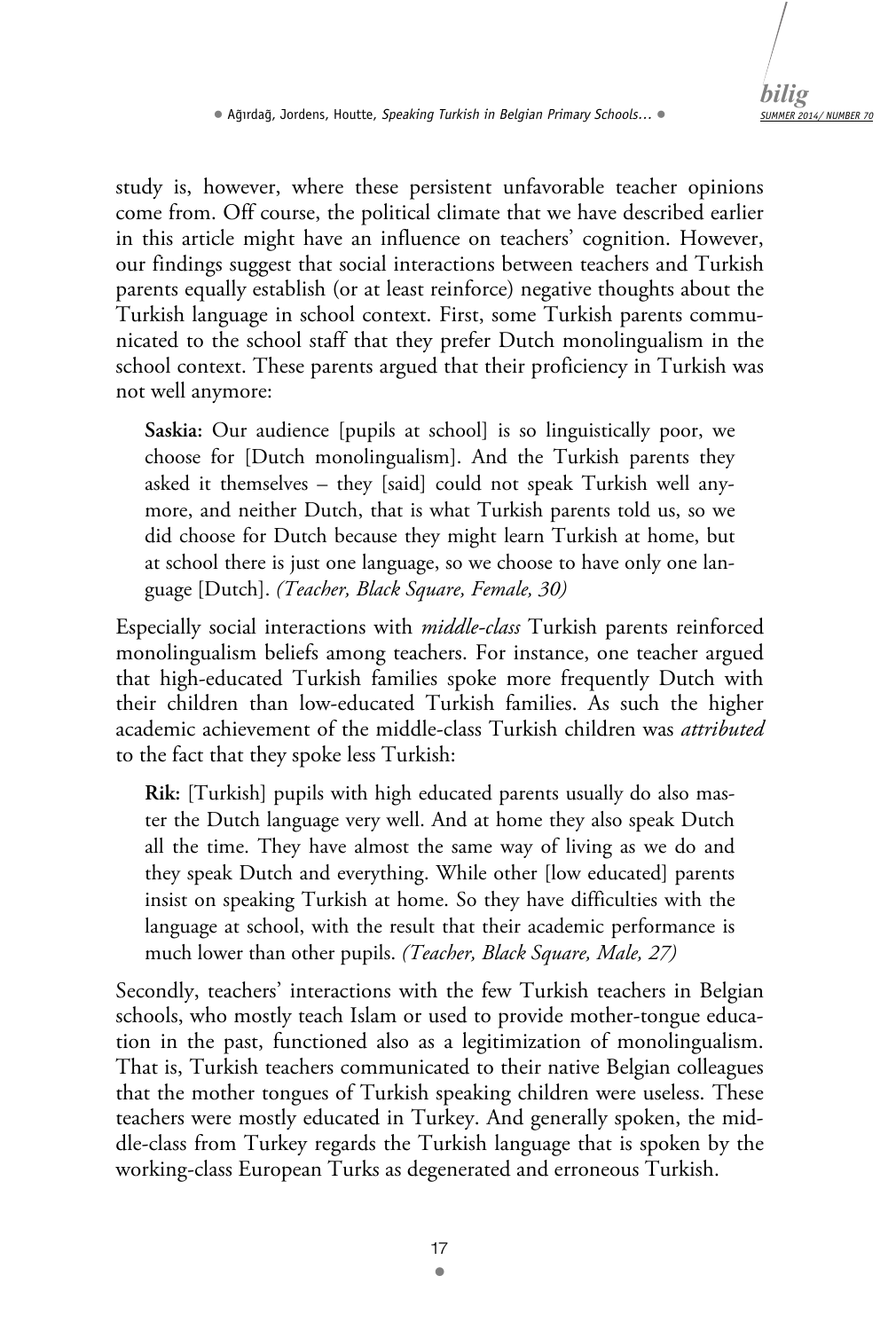**Katja:** The Turkish teachers that we had in the past, they said, and the Islam teacher said that as well, they [pupils] don't speak their mother tongue well. They always say, if they know their mother tongue well, than it will be easier to learn a second language. But because here it [the Turkish language] is so degenerated, it does not have a positive effect. That [positive effects] will only take place if they knew their mother tongue well. Those teachers that we used to have in the past, they taught in Turkish, they always said: it doesn't work here because they are not proficient in their mother tongue, even if they speak Turkish at home, it's is not *clean* Turkish, neither a dialect, but a language full of errors, wrong sentences. That does not work. *(Teacher, Black Circle, Female, 45)*

Thirdly, some Turkish parents avoided to enroll their children in schools such as the *Black Square*. They motivated their avoidance by referring to the high share of Turkish pupils at these schools, which they believe would be detrimental for the Dutch proficiency of their children:

**Maria:** They [parents] compare schools. Once, a Turkish father came here, and one of the questions that is always being asked is: "are there a lot of Turkish children here at school?" It was a Turkish parent. I said: "Not all of them, but yeah, most of them are Turkish". "Oh, because I want my child to learn Dutch very well". So my answer was: "sir, here we are trained to teach those children Dutch as soon as we can. But does your child already speak Dutch?" "No" … So he found it hard to enroll his child in a school where there are a lot of Turkish children, but he [himself] never spoke Dutch to his child. I just don't get it, I can't understand that. *(Principle, Black Square, Female, 30)*

Similarly, some Turkish parents who decided to enroll their children in the *White Circle*, had communicated to the school staff that the single most important reason why they did choose for *White Circle* is that they want to avoid contact between their children and other Turkish speaking children. It should be noted that analysis of quantitative data (not shown here) revealed that Turkish families in the White Circe are mostly middleclass Turkish parents.

**Patrick**: Each year, I have [Turkish parents] who come here, and one of the reasons, most of them say: "[in other schools] there are too many, they speak Turkish in the classroom, Turkish on the playground, during the lunch, when they are in the rows, they always speak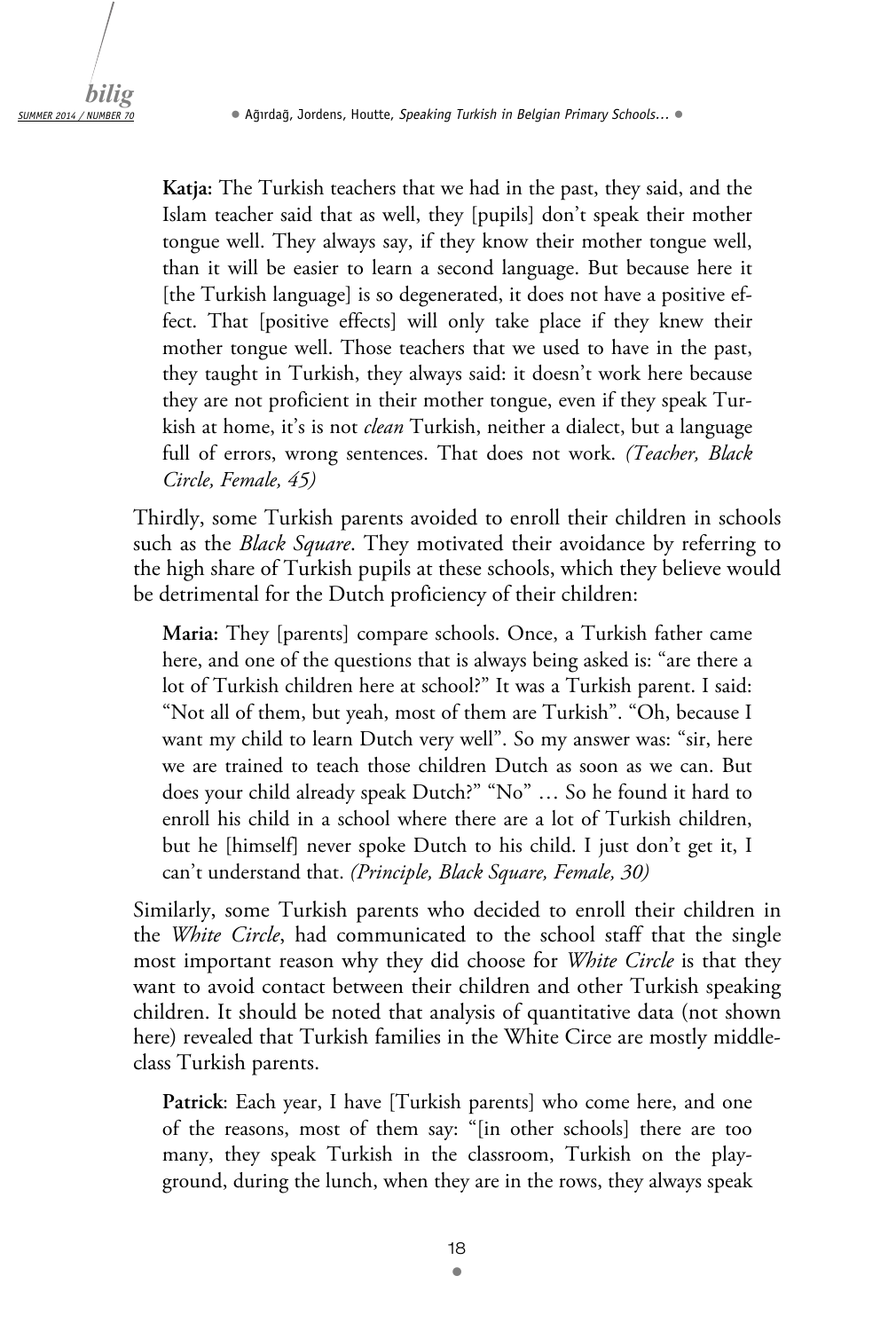

Turkish and we don't want that anymore. We want our children to become perfectly integrated". It might sound weird, but our most critical parents are immigrant parents. And they are right, I think, they realize how important it is for their own future to become good integrated in our culture. Because the future of those children is here, and they will have to speak Dutch in their professional life. *(Principle, White Circle, Male, 45)*

**Koen:** Here, we have little trouble with that. Because most [Turkish parents] who come to our school, those two [Turkish pupils] in the sixth grade, they came here because they didn't want to go to an innercity school because there are too many Turks and Moroccans there, and rarely Dutch is spoken. Their parents have decided themselves: "My children have to speak better Dutch because they will grow up here and later they have to work here." If they go school elsewhere, there will be a lot more Turks, and they will speak Turkish among each other and they want to avoid that. That was in fact their main reason. *(Teacher, White Circle, Male, 52)*

**Hans**: For instance, the migrant children here in this school, their folks have chosen to come to our school because here Dutch is spoken, I mean, people who want to become integrated, you know, of course it is in their benefit that their children speak Dutch well. *(Teacher, White Circle, Male, 58)*

As shown in previous quotes, speaking Turkish was generally believed to result in poor academic performance. As such speaking Turkish was formally forbidden in most schools. The school staff communicated their aversion toward pupils' mother tongues by strong and persistent encouragement of the exclusive use of Dutch. Moreover in most schools teachers would punish pupils for not speaking Turkish at school:

**Rik:** Normally, we forbid that, so it is not allowed to speak Turkish at school. But we see that when they are among each other, or when there are conflicts, that they quickly switch to the Turkish language. So we have to constantly watch over it, because even if they speak very quietly, we see that they trying to speak Turkish all the time. *(Teacher, Black Square, Male, 27)* 

**Katja**: The school regulations state that only Dutch should be spoken and otherwise they [pupils] get punished. (Researcher: And what do you specifically mean by punishing?) Katja: For example I work with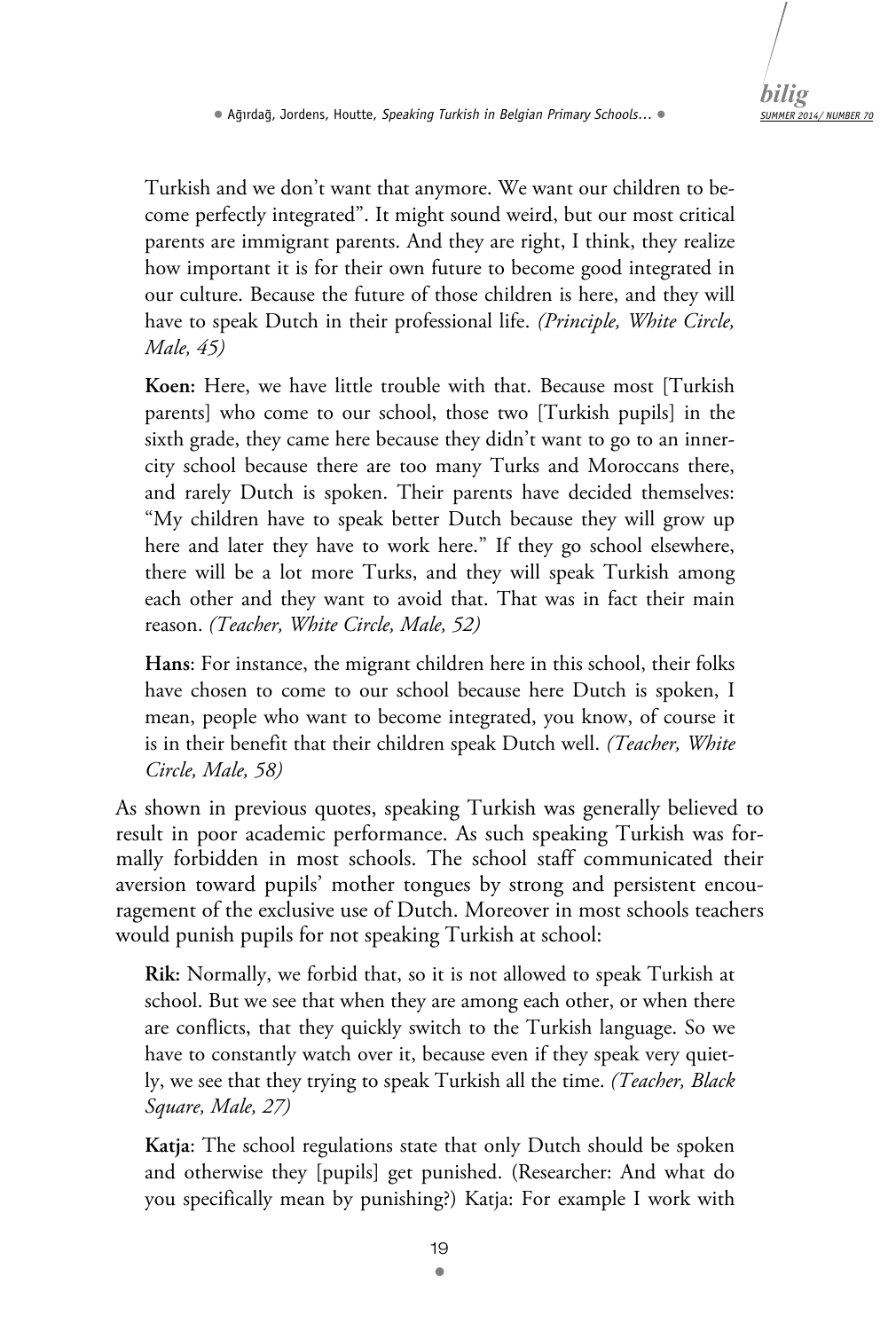tally marks, when they have five strokes, than they have to write down a page or clean the playground. But it is dependent on the group. With some groups, I have to punish more strictly and quickly. *(Teacher, Black Circle, Female, 45)* 

The only exception to this rule was just one teacher who had some knowledge of educational research and who talked about the benefits of bilingualism:

**Simon:** I know it is politically spoken not self-evident, but I truly believe, and I am convinced of the fact that if we should teach those children reading and writing in Turkish, [then] their writing and readings skills in Dutch will improve. But it doesn't happen, nowhere. But when I hear about research saying that this would the best way to do it, the best way to teach children to read and write, why don't we do that? *(Black Circle, Teacher, Male, 56)* 

## **4.2. The Effective Consequences of Language Use: Academic Achievement**

In the previous section, we focused on teachers' *beliefs* about language use and we demonstrated how these thoughts partly emerge through interactions with (middle-class) Turkish parents and Turkish teachers, who tend to prefer Dutch monolingualism in school context. In this second section, our aim is to examine whether the alleged negative consequences of speaking Turkish correspond with the empirical reality. In other words, the second objective of this study is to examine the effects of speaking Turkish on academic achievement of Turkish pupils. For this purpose, we first look at bivariate Pearson correlations between frequency of speaking Turkish (at home or at school) and academic achievement. We found that there was *no* significant association between speaking Turkish at home and academic achievement ( $r = -0.047$ ;  $p = 0.33$ ), and *no* significant association between speaking Turkish at school and academic achievement (*r* = - 0.046;  $p = 0.34$ ). The results of the multilevel regression model (as shown in Table 2), do not reveal any different results. That is, there is *no* significant effect of speaking Turkish at home on pupils' academic achievement  $(b = 0.022; p = 0.58)$ , neither is the effects of speaking Turkish at school significant ( $b = -0.032$ ;  $p = 0.43$ ). Hence, it seems that one of the most recurring assumptions within Belgian education is *not* supported by our empirical findings: there is no evidence that speaking more Turkish, at home or at school, harms students' academic achievement.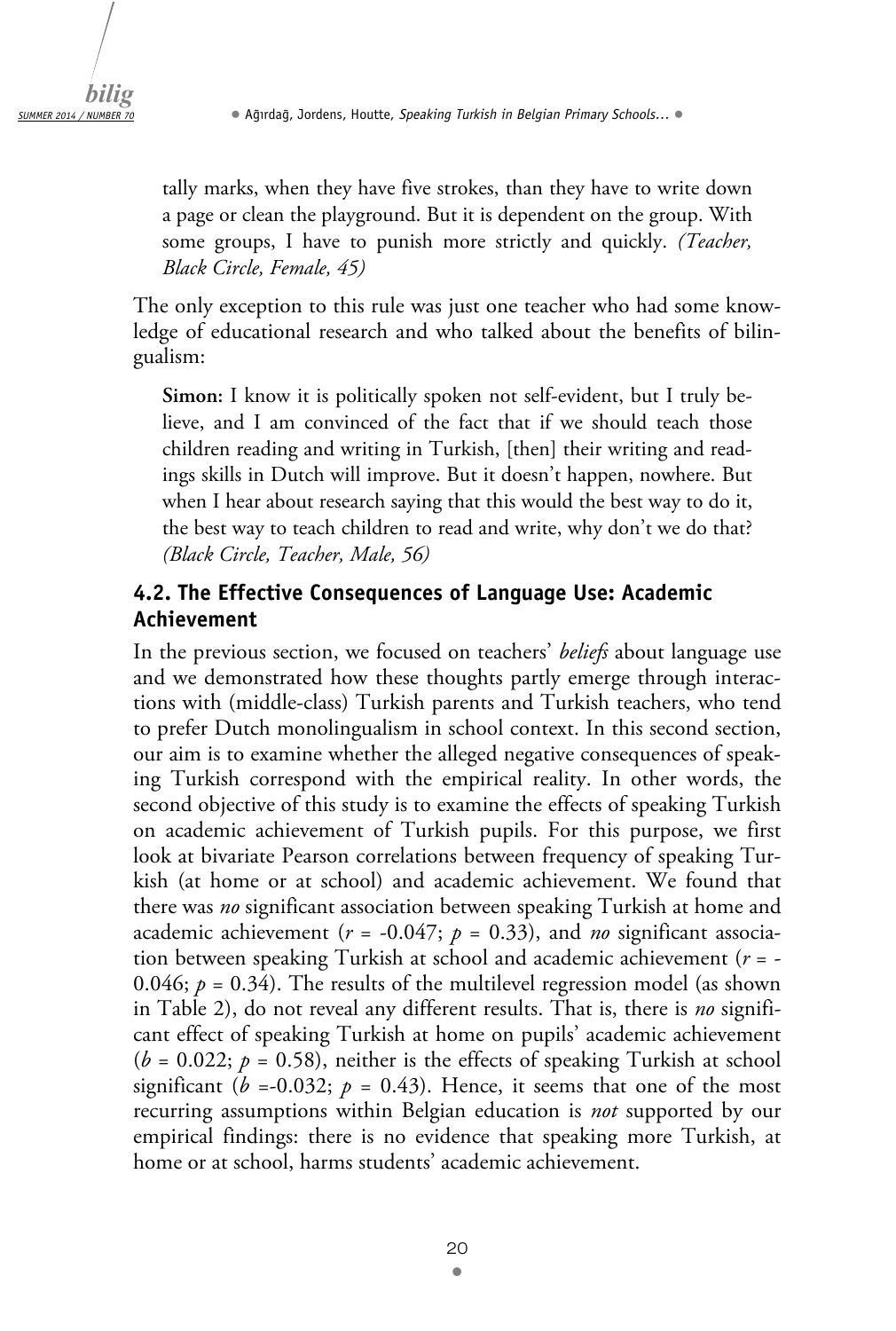|                   | b        | se    | р    |
|-------------------|----------|-------|------|
| Intercept         | $-1.233$ | 0.327 | 0.00 |
| Grade (1=6th)     | 0.516    | 0.086 | 0.00 |
| Gender (1= Girl)  | $-0.263$ | 0.076 | 0.00 |
| Generation (1st)  | $-0.076$ | 0.191 | 0.69 |
| Generation (2th)  | 0.042    | 0.154 | 0.79 |
| Generation (3th)  | ref.     |       |      |
| <b>SES</b>        | 0.058    | 0.021 | 0.01 |
| % Turks           | 0.003    | 0.003 | 0.42 |
| Mean SES          | 0.201    | 0.059 | 0.00 |
| Turkish at home   | 0.022    | 0.040 | 0.58 |
| Turkish at school | $-0.032$ | 0.041 | 0.43 |

Table 2. *Multilevel regression on pupils' academic achievement*

#### **4.3. The Effective Consequences of Language Use: Sense of Belonging**

Established that speaking Turkish at home or at school is not related to students' academic achievement, we will now examine whether language use is related to pupils' sense of belonging in schools, that is our third research objective. For this purpose, we first examine the bivariate Pearson correlations between frequency of speaking Turkish in home context and pupils' sense of school belonging, and then between frequency of speaking Turkish in school context and pupils' sense of belonging. We found that there was no significant association between speaking Turkish at home and sense of school belonging ( $r = -0.041$ ;  $p = 0.38$ ). However, there is a significant negative association between speaking Turkish at school and sense of school belonging ( $r = -0.129$ ;  $p = 0.01$ ). The coefficients of the multilevel regression model (as shown in Table 3) reveal a similar result. The effect of speaking Turkish at home on sense of belonging is insignificant ( $b = -0.073$ ;  $p = 0.15$ ), while speaking Turkish at school is significantly related to pupils' sense of belonging ( $b = -0.155$ ;  $p = 0.01$ ). Hence, it seems that Turkish pupils who speak their mother tongue more frequently at school feel less belonging or less welcomed in their schools.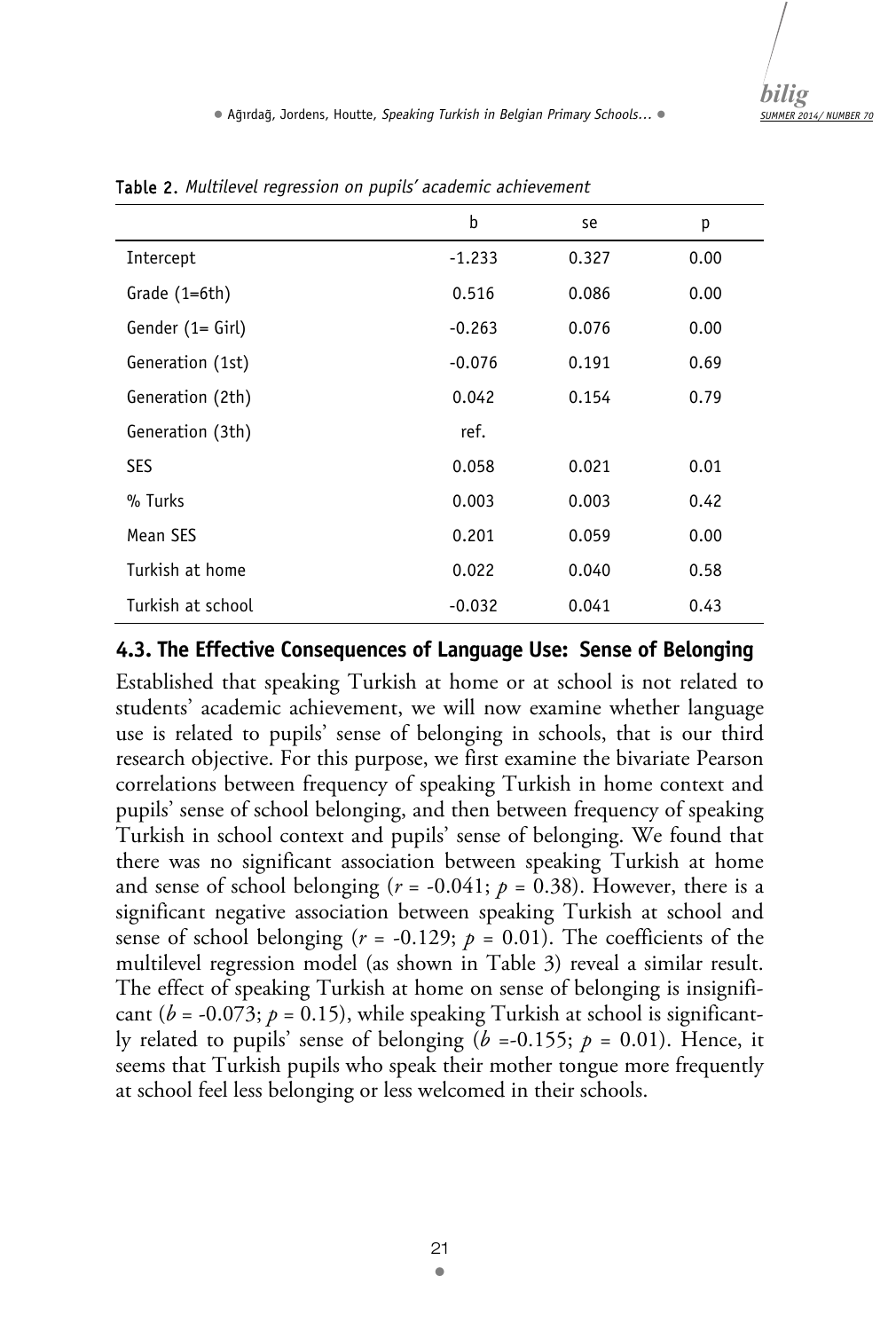*bilig SUMMER 2014 / NUMBER 70*

|                   | b        | se    | р    |
|-------------------|----------|-------|------|
| Intercept         | $-0.030$ | 0.344 | 0.93 |
| Grade $(1=6th)$   | 0.114    | 0.108 | 0.29 |
| Gender (1= Girl)  | 0.010    | 0.097 | 0.92 |
| Generation (1st)  | 0.298    | 0.254 | 0.24 |
| Generation (2th)  | 0.202    | 0.203 | 0.32 |
| Generation (3th)  | ref.     |       |      |
| SES               | $-0.013$ | 0.027 | 0.63 |
| % Turks           | 0.002    | 0.003 | 0.55 |
| Mean SES          | $-0.071$ | 0.060 | 0.24 |
| Turkish at home   | $-0.073$ | 0.051 | 0.15 |
| Turkish at school | $-0.155$ | 0.055 | 0.01 |

Table 3. *Multilevel regression on pupils' sense of school belonging* 

#### **5. Conclusion and Discussion**

The purpose of this study was to provide insights about teachers' beliefs concerning language use of Turkish pupils in Belgian (Flemish) primary schools, and to compare these findings with the effective consequences of language use. Using both qualitative and quantitative techniques, we examined three research questions. Our first research question focused on how the persistent negative opinions about the use of the Turkish language are reproduced within the Flemish education. The results of the indepth interviews revealed that teachers perceive Turkish pupils as being different than other minority students: teachers stated that in contrast with other ethnic minorities, Turkish pupils do speak more often their mother tongue among each other. We also found that teachers in schools with high share of Turkish students regard the use of Turkish as the single most important problem of their schools, as they believed that mother tongue retention was detrimental for academic achievement. Teachers in schools with few Turkish students noted that they do not have 'the problem', but still imposed strict Dutch monolingualism. Most importantly, we found that these negative beliefs might not only be influenced by the policy context in Flanders (that very much favors assimilation and Dutch monolingualism), but also that social interactions between Flemish teachers and the Turkish middle-class reinforce negative thoughts about the use of the Turkish language. This happened at least in four different ways.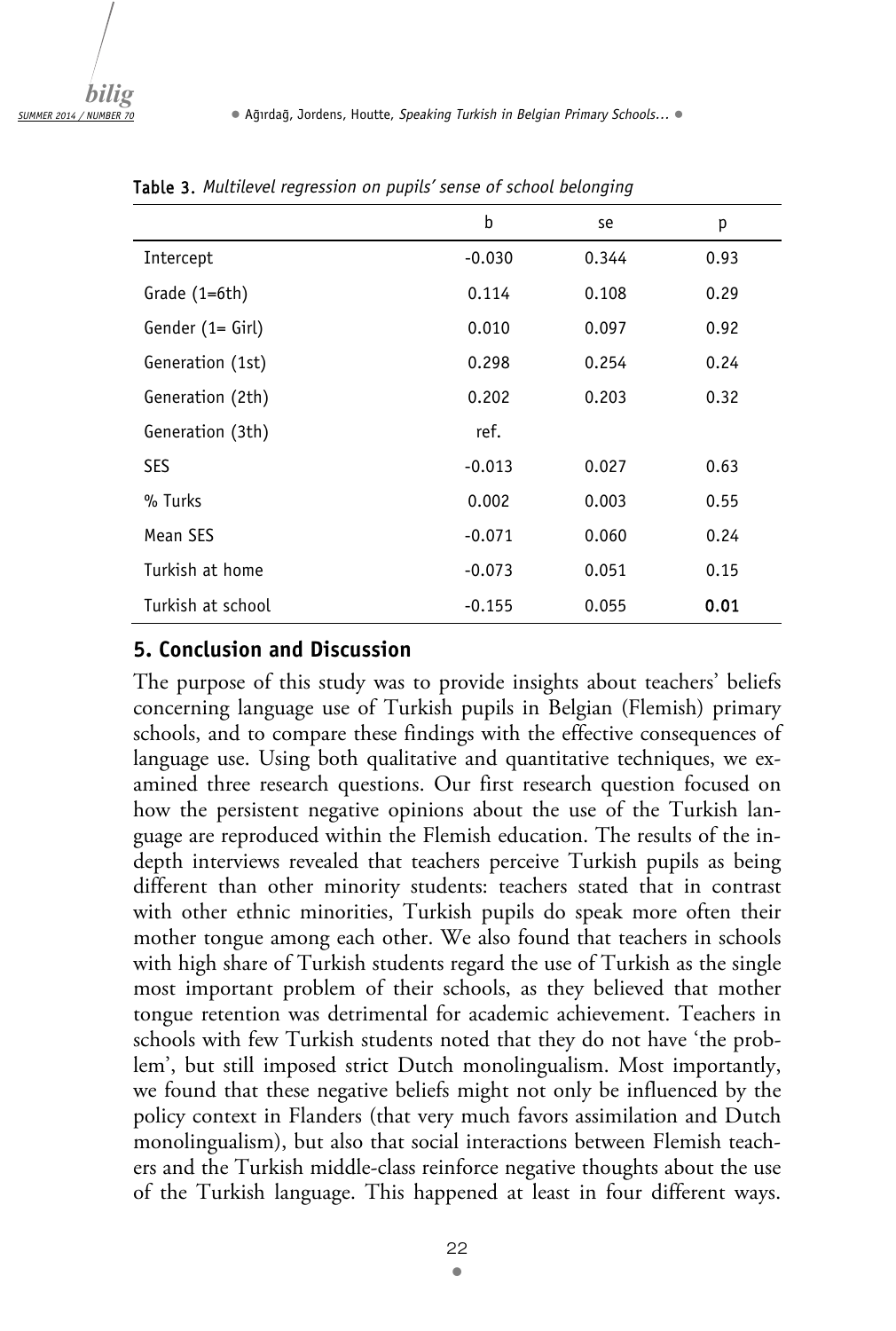First, the middle-class Turkish parents avoided schools with high share of Turkish pupils, and they chose to enroll their children in school with very few Turkish children to rule out that their children will speak their mother tongue in school. Second, some Turkish parents requested to the staff in schools with high share of Turkish pupils to only allow Dutch at school. Third, some teachers argued that middle-class Turkish parents spoke more often Dutch with their children, and consequently teachers attributed the educational success of Turkish middle-class children to their language choice. Fourth, Turkish teachers communicated to Flemish teachers that the mother tongue proficiency of Turkish children were rather limited, erroneous and unclean Turkish. In fact, these four examples are clear illustrations of what Pierre Bourdieu calls 'symbolic violence' (1991). That is, Bourdieu (1991) argues that social dominance can only persist because the dominant groups in society impose their judgments, such as beliefs about monolingualism, upon dominated groups, such as the bilingual Turkish community. Once the dominated groups internalize the point of view of the dominant, they will defend it as if it was a universal point of view, even when these judgments are completely against their own interests.

However, one might argue that teachers' beliefs about the detrimental consequences of language use might be accurate. It is very common to think that speaking more frequently Turkish cause poor academic achievement. Therefore, as part of our third research question, we tested this hypothesis by means of quantitative analyses. Using a factor analysis, we distinguished between language use at home and at school. Both the bivariate models and the multivariate (multilevel) models pointed out that the extent of speaking Turkish – at home or at school – was *not* significantly related to pupils' academic achievement. Hence, one of the most recurring assumptions within the Flemish educational system (i.e. about the detrimental effects of speaking) is *not* supported by our data.

The fact that language maintenance and academic achievement are unrelated does not mean that language use is completely irrelevant. That is, as part of the third research question, we examined the effects of language use on pupils' sense of school belonging. The bivariate and multivariate (multilevel) analysis revealed that there is negative relationship between Turkish pupils' mother tongue use at school and their sense of school belonging. In other words, pupils' who spoke more frequent their mother tongue at school feel less belonging or less welcomed in their schools. This result is hardly surprising, given the very negative school climate about their language background: Turkish pupils' are constantly addressed to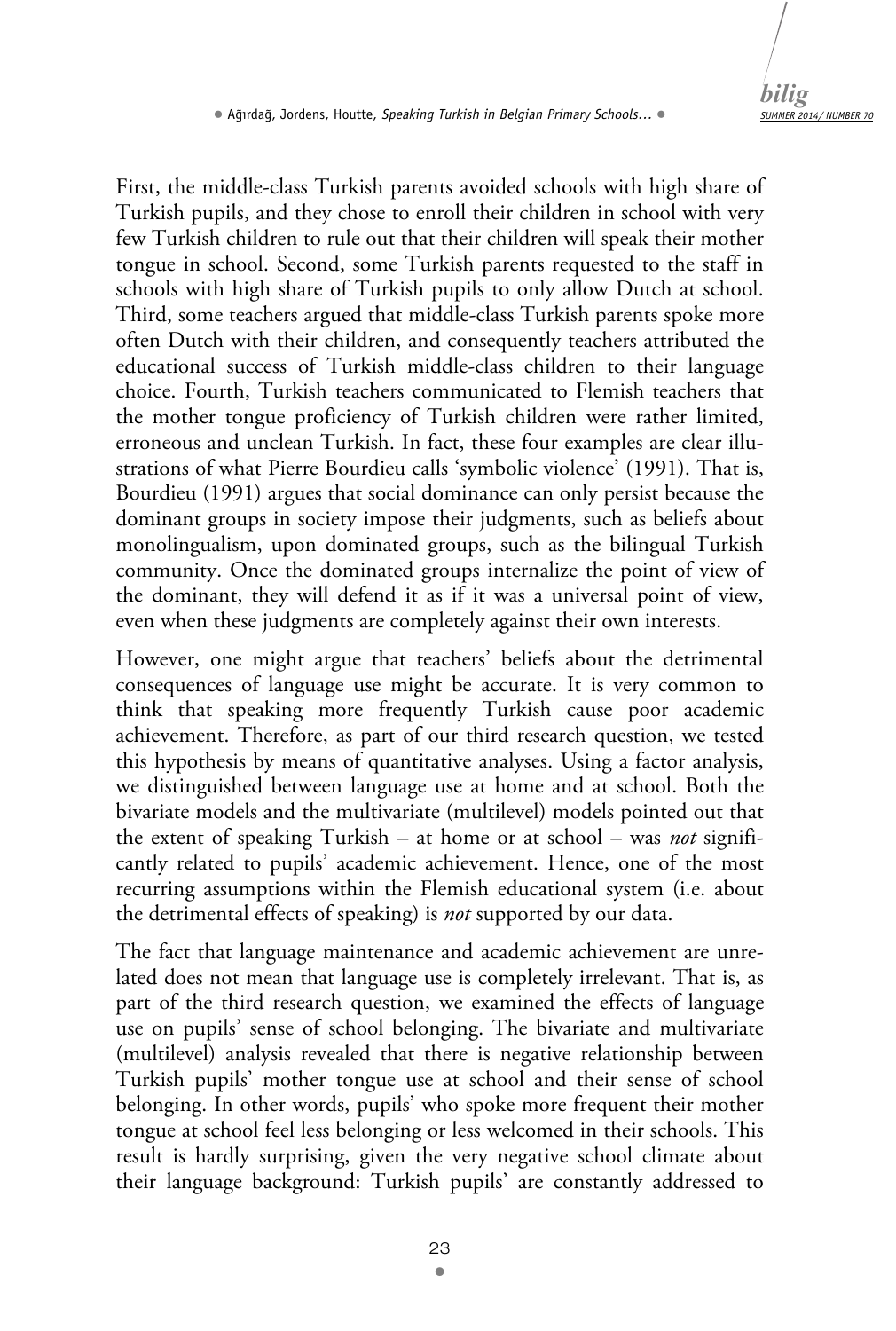speak *only* Dutch and they are also punished for speaking their mother tongue. But when Turkish pupils have to leave their mother tongues behind at the school gates, they also leave a part of their identities outside the school. Consequently, they have less emotional connection to the school: they feel less respected, less welcomed or less belonging to school.

This article provides a good amount of ammunition for civil society organizations and activists that support multilingualism. Our results imply that supporters of multilingualism should not only address policymakers, but as the negative opinions about the use of the Turkish language are also shared by the Turkish middle-class, it might also be necessary to address the European Turkish community about the assets of language maintenance, for instance by pointing at potential economic benefits of language maintenance (see Agirdag 2014). While doing this, it might also be helpful to note that speaking Turkish at home or at school does *not* negatively affect achievement, as clearly shown in this study. Finally, advocates of multilingualism might address educators and school staff by referring to the potential detrimental consequences of monolingualism on pupils' sense of school belonging. In the end, a school environment that triggers feelings of rejection, instead of feelings of belonging, cannot and should not be considered an effective learning environment.

#### **References**

- Abedi, Jamal, Carlyn H. Hofstetter and Carol Lord (2004). "Assessment Accommodations for English Language Learners: Implications for Policy-Based Empirical Research". *Review of Educational Research* 74 (1): 1-28.
- Agirdag, Orhan (2009). "All Languages Welcomed Here". *Educational Leadership*  66 (7): 20-25.
	- \_\_\_\_\_, (2010). "Exploring Bilingualism in a Monolingual School System: Insights from Turkish and Native Students from Belgian Schools". *British Journal of Sociology of Education* 31 (3): 307-321.
	- \_\_\_\_\_, (2014). "The Long-Term Effects of Bilingualism on Children of Immigration:

Student Bilingualism and Future Earnings". *International Journal of Bilingual Education and Bilingualism* 17 (4): 449-464.

Agirdag, Orhan, Maarten Hermans and Mieke van Houtte (2011). "The Association between Islamic Religion, Religiosity and Academic Achievement". *Pedagogische Studiën* 88 (5): 339-353.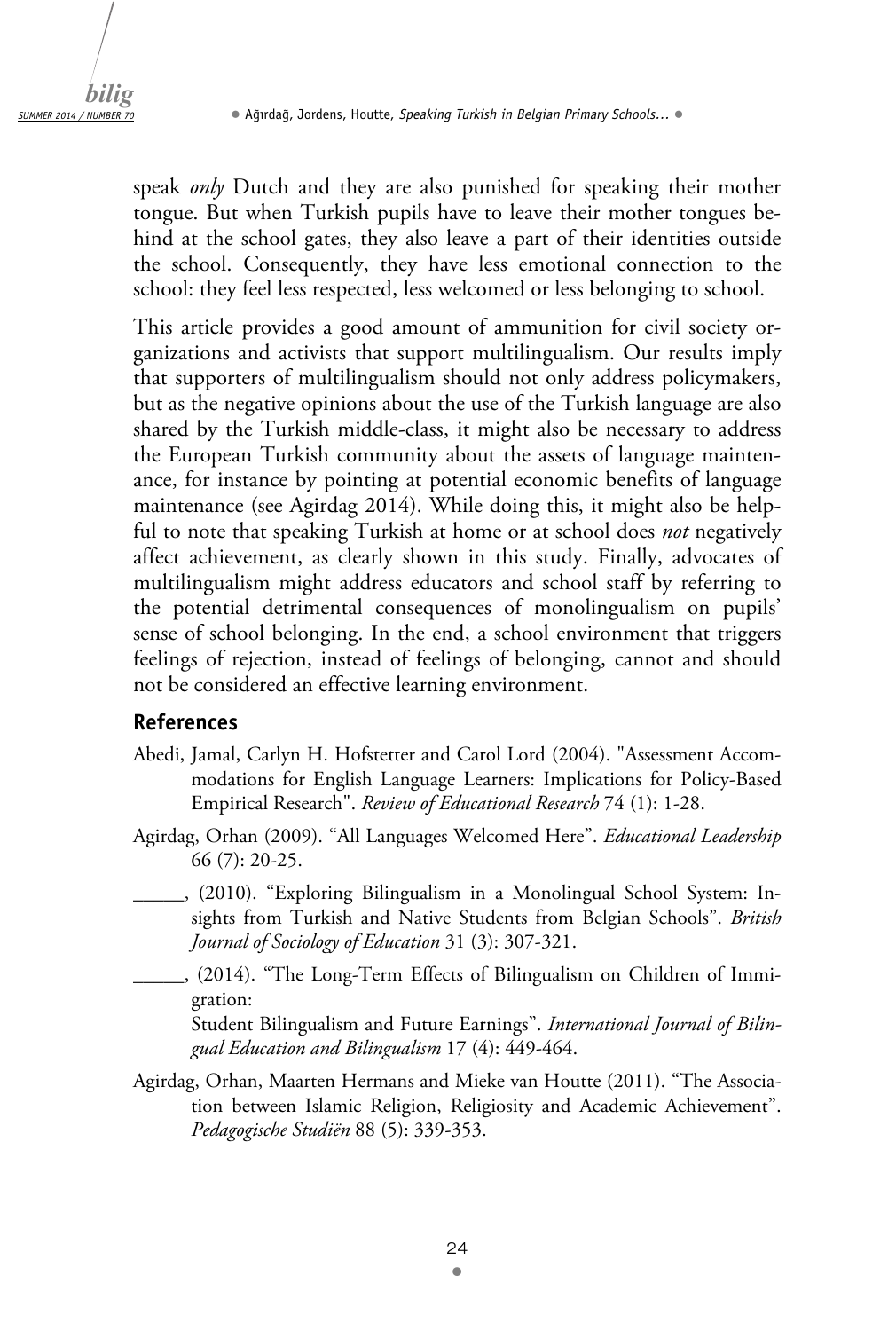- *SUMMER 2014/ NUMBER 70 bilig*
- Agirdag, Orhan, Piet Van Avermaet and Mieke van Houtte (2013). "School Segregation and Math Achievement: A Mixed-Method Study on the Role of Self-Fulfilling Prophecies". *Teachers College Record* 115 (3): 1-50.
- Agirdag, Orhan and Mieke van Houtte (2011). "A Tale of Two Cities Bridging Families and Schools". *Educational Leadership* 68 (8): 42-46.
- Blommaert, Jan, L. Creve and Evita Willaert (2006). "On Being Declared Illiterate: Language-Ideological Disqualification in Dutch Classes for Immigrants in Belgium". *Language & Communication* 26 (1): 34-54.
- Bollen, Katrien and Kristof Baten (2010). "Bilingual Education in Flanders: Policy and Press Debate (1999-2006)". *Modern Language Journal* 94 (3): 412-433.
- Bourdieu, Pierre (1991). *Language and Symbolic Power*. Cambridge, Mass.: Harvard University Press.
- Crul, Maurice and Jens Schneider (2009). "Children of Turkish Immigrants in Germany and the Netherlands: The Impact of Differences in Vocational and Academic Tracking Systems". *Teachers College Record* 111 (6): 1508-1527.
- Cummins, Jim (2001). "Bilingual Children's Mother Tongue: Why Is It Important for Education?". *Sprogforum* 19: 15-20.
- Demanet, Jannick, Orhan Agirdag and van Houtte, Mieke (2012). "Constrict in the School Context. The Impact of Etnic School Diversity on the Quantity and Quality of Friendships". *The Sociological Quarterly* 53 (4): 654-675.
- DiStefano, Christine, Min Zhu and Diana Mindrila (2009) "Understanding and using factor scores: Considerations for the applied researcher". *Practical Assessment, Research & Evaluation* 14 (20) 1-11.
- Dudal, Paul and Geert Deloof (2004). *Vrij Centrum Voor Leerlingenbegeleiding. Leerlingenvolgsysteem. Wiskunde: Toetsen 5 - Basisboek*. Antwerpen: Garant.
- Erikson, Robert, John H. Goldthorpe and Lucienne Portocarero (1979). "Intergenerational Class Mobility in 3 Western European Societies - England, France and Sweden". *British Journal of Sociology* 30 (4): 415-441.
- Esterberg, Kristin G. (2002). *Qualitative Methods in Social Research*. Boston: McGraw-Hill.
- Fielding, Nigel (1993). "Qualitative Interviewing". *Researching Social Life.* Ed. G. N. Gilbert. London: Sage. 130-145.
- Goodenow, Carol (1993). "The Psychological Sense of School Membership among Adolescents - Scale Development and Educational Correlates". *Psychology in the Schools* 30 (1): 79-90.
- Han, Wen Jui (2012). "Bilingualism and Academic Achievement". *Child Development* 83 (1): 300-321.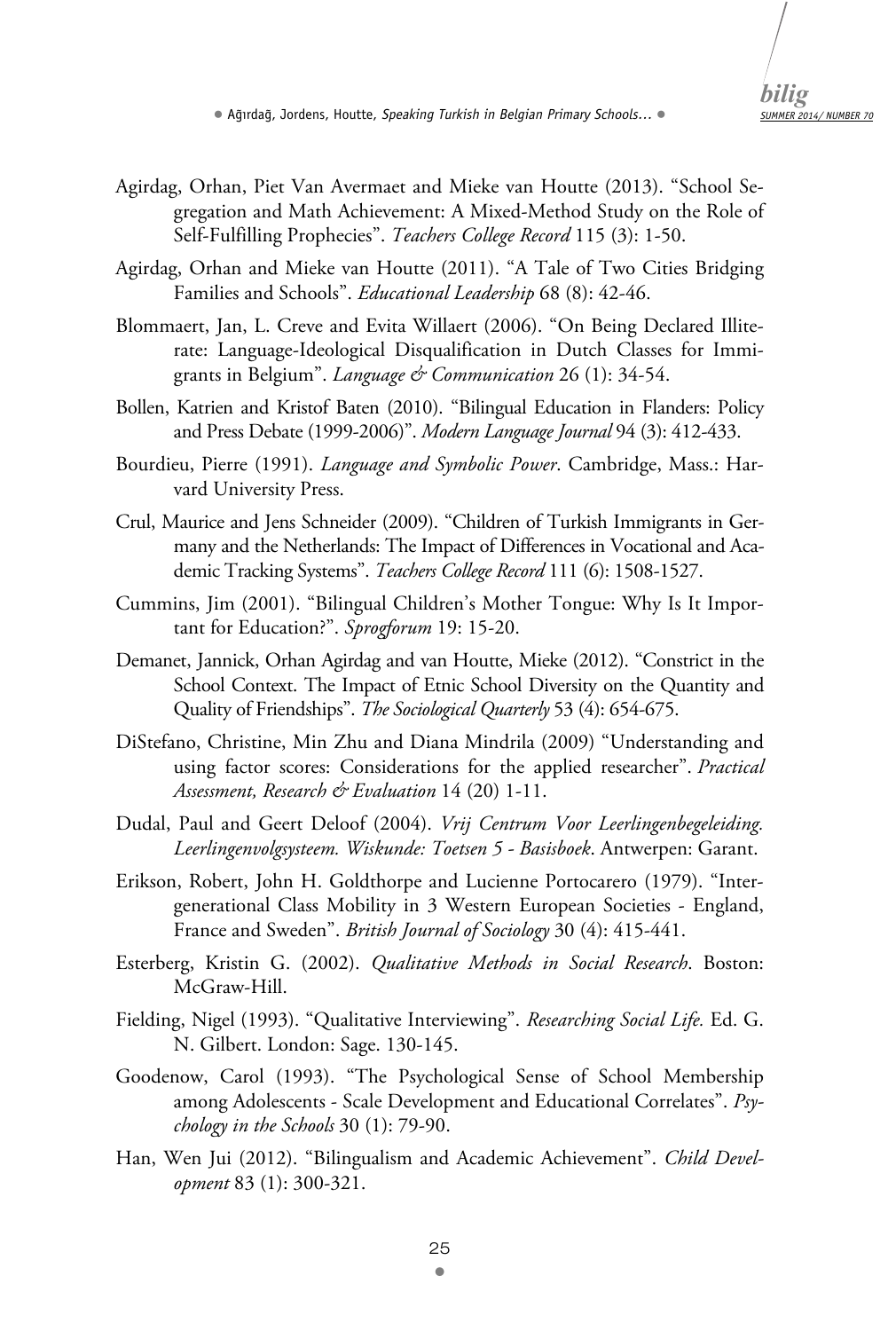- Helot, Christine and Andrea Young (2002). "Bilingualism and Language Education in French Primary Schools: Why and How Should Migrant Languages Be Valued?". *International Journal of Bilingual Education and Bilingualism* 5 (2): 96-112.
- Jaspers, Jürgen (2008). "Problematizing Ethnolects: Naming Linguistic Practices in an Antwerp Secondary School". *International Journal of Bilingualism* 12 (1-2): 85-103.
- Johnson, Monika Kirkpatrick, Robert Crosnoe and Glen H. Elder (2001). "Students' Attachment and Academic Engagement: The Role of Race and Ethnicity". *Sociology of Education* 74 (4): 318-340.
- Macedo, Donaldo (2000). "The Colonialism of the English Only Movement". *Educational Researcher* 29 (3): 15-24.
- Maly, Ico (2012). *N-Va. Analyse Van Een Politieke Ideologie*. Berchem: EPO.
- Mouw, Ted and Yu Xie (1999). "Bilingualism and the Academic Achievement of First- and Second-Generation Asian Americans: Accommodation with or without Assimilation?". *American Sociological Review* 64 (2): 232-252.
- OECD (2006). "Where Immigrant Students Succeed". *A Comparative Review of Performance and Engagement in Pisa 2003*. Paris: OECD.
- Yagmur, Kutlay (2009). "Teaching the Mother Tongue in a Multilingual Europe". *Applied Linguistics* 30 (2): 298-302.
- \_\_\_\_\_, (2010). "An Evaluation of Turkish Language Teaching within the Context of Western European Language Policies". *bilig* 55: 221-242.
- Yagmur, Kutlay and Fons J. R. van de Vijver (2012). "Acculturation and Language Orientations of Turkish Immigrants in Australia, France, Germany, and the Netherlands". *Journal of Cross-Cultural Psychology* 43 (7): 1110-1130.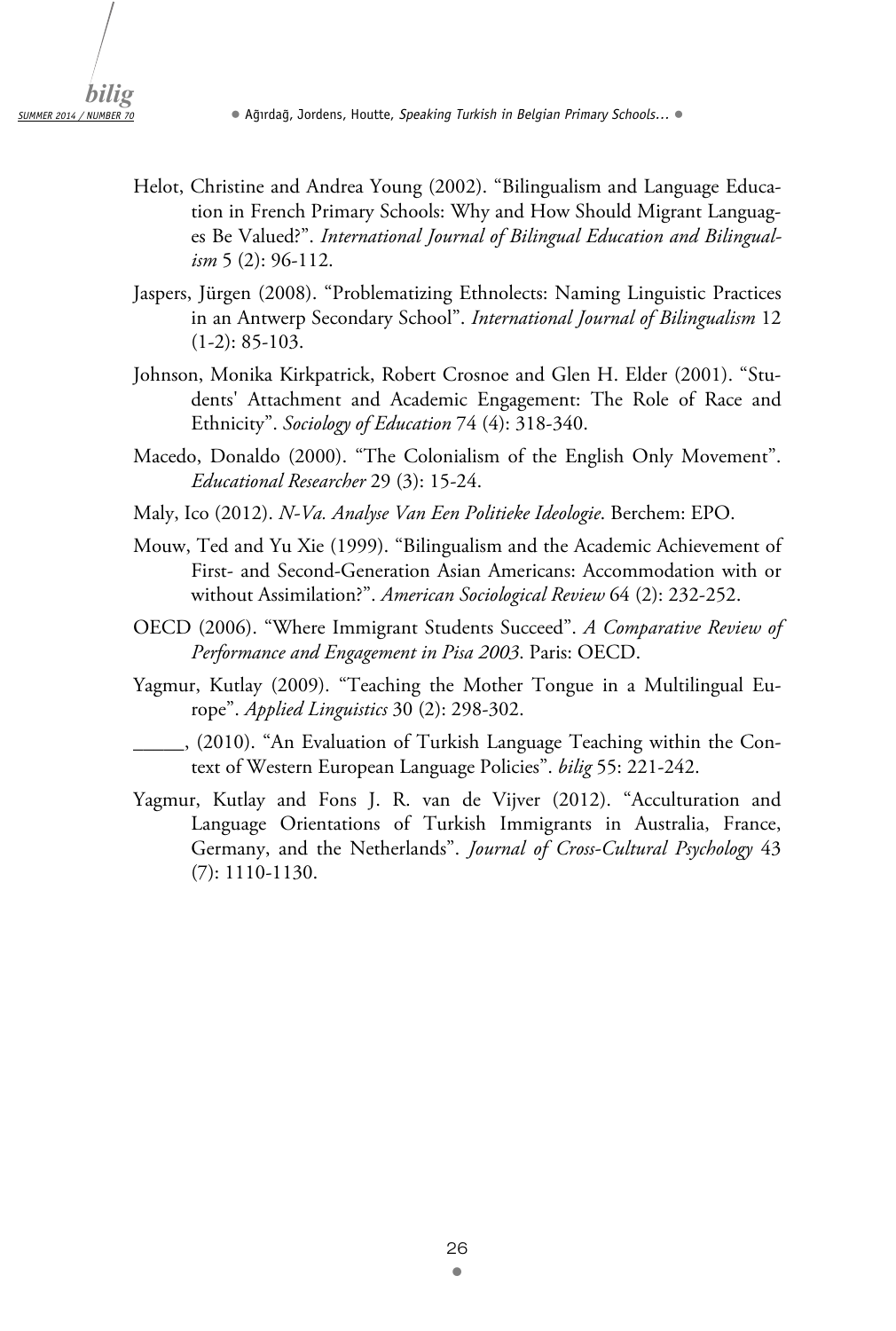

# Belçika Okullarında Türkçe Konuşmak: Öğretmen Düşünceleri ve Asıl Sonuçları

**Orhan Ağırdağ Kathelijne Jordens Mieke Van Houtte** 

#### $\ddot{\Omega}$

Bu karma-yöntem araştırmanın konusu, Belçika'daki ilköğretim okullarında Türk göçmen çocuklarının Türkçe kullanımına ilişkin öğretmen düşüncelerini araştırmak ve bu öğretmen düşüncelerini anadili kullanımının getirdiği asıl sonuçlar ile karşılaştırmaktır. Nitel analizler Belçikalı öğretmenlerin Türkçe konuşulması hakkında çok olumsuz görüşlere sahip olduğunu ve anadili kullanımının öğrencilerin akademik başarıları için zararlı olduğuna inanıldığını ortaya koymuştur. Bu olumsuz öğretmen inançları sadece Belçika'daki asimilasyoncu politika bağlamında şekillenmemektedir; Belçikalı öğretmenlerin orta sınıf Türklerle etkileşimlerinin olumsuz düşünceleri güçlendirdiği görülmektedir. Bununla birlikte, 48 okulda 435 Türk öğrenciden derlenen veriler üzerinde yapılan nicel analizler sonucunda, evde veya okulda Türkçe konuşulmasının öğrencilerin akademik başarılarına hiçbir şekilde zarar getirmediği anlaşılmıştır. Ancak, Türkçe konuşulması hakkındaki olumsuz okul kültürünün Türk öğrencilerinde reddedilme duygusunu uyandırdığı ve bu bağlamda okulda daha sık Türkçe konuşan öğrencilerin okula aidiyet duygusunu azaldığı ortaya çıkmıştır.

**Anahtar Kelimeler** 

Dil kullanımı, akademik başarı, okula ait olma duygusu, Avrupalı Türkler, Belçika

 $\mathcal{L}_\text{max}$ 

<sup>.</sup>  Yrd. Doç. Dr., Amsterdam Üniversitesi, Çocuk Gelişimi ve Eğitimi Araştırma Enstitüsü – Amsterdam / Hollanda orhan.agirdag@gmail.com

Doktora Öğrencisi, Leuven Üniversitesi – Leuven / Belçika kathelijne.jordens@arts.kuleuven.be

Doç. Dr., Ghent Üniversitesi – Gent / Belçika mieke.vanhoutte@ugent.be